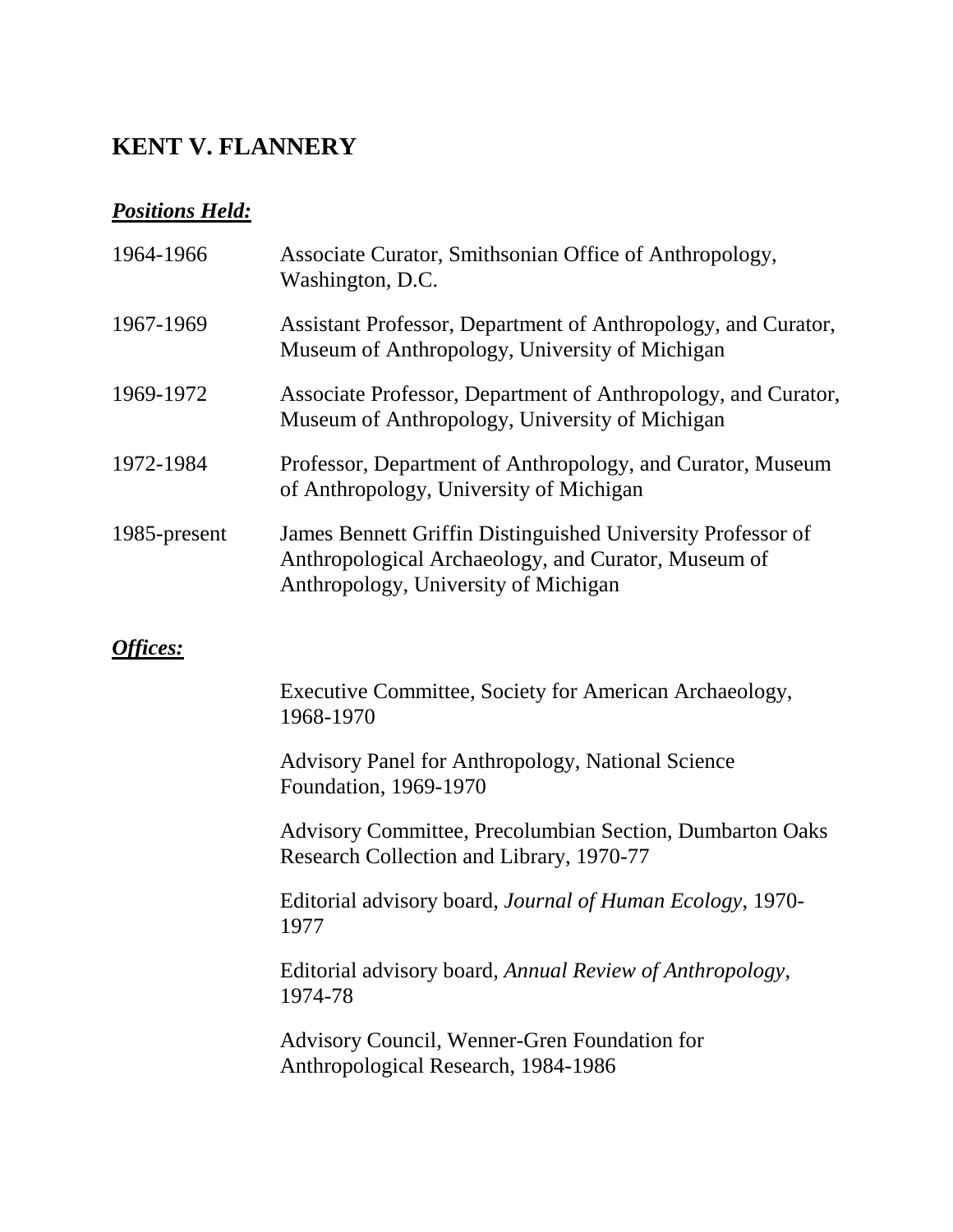Editorial advisory board, *World Archaeology*, 1990-present

Editorial advisory board, *The Holocene*, 1990-1993

Editorial advisory board, *The Cambridge Archaeological Journal*, 1991-2001

Chair of Anthropology Section, National Academy of Sciences (2008-2010)

#### *Grants:*

Smithsonian Research Foundation Project 019 (Research in Oaxaca, Mexico), 1966

National Science Foundation Project GS-1616 (shared with Aubrey Williams, University of Maryland, for research in Oaxaca, Mexico), 1967

National Science Foundation Project GS-2121 (Research in Oaxaca, Mexico), 1968-1970

National Science Foundation Project GS-42568 (Research in Oaxaca, Mexico), 1974-1977

National Science Foundation Project BNS-7805829 (Research in Oaxaca, Mexico), 1978-1981

Horace H. Rackham Spring/Summer Research Grant for preparation of a volume on the A.D. 600-1400 levels in the dry caves of Oaxaca, 1999-2000

Foundation for the Advancement of Mesoamerican Studies, Inc. Grant # 03006, "Dating the Public Architecture of San José Mogote, Oaxaca, Mexico," for 2004

#### *Honors and Awards:*

Henry Russel Award for scholarly research, University of Michigan, 1972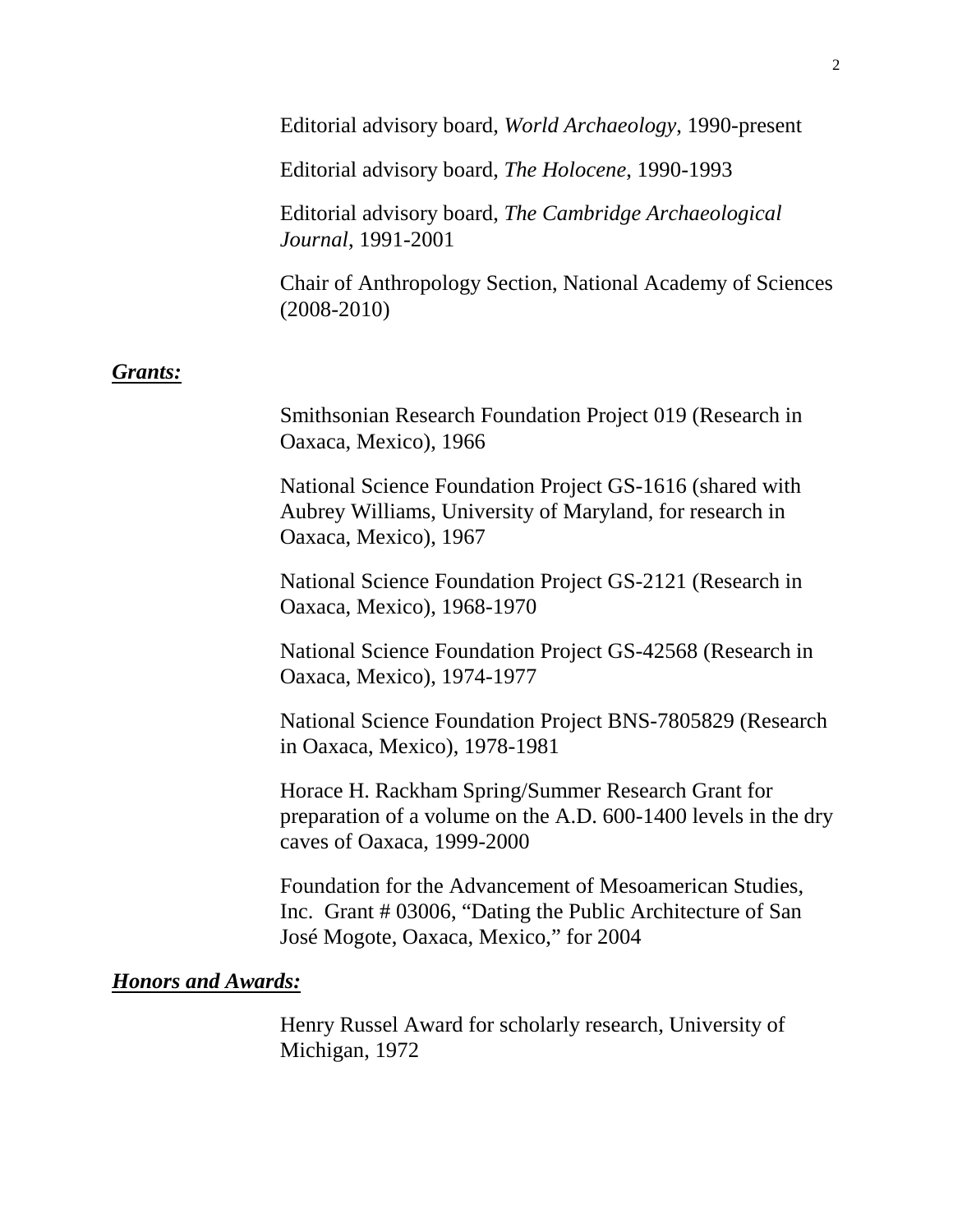Tracy and Ruth Storer Lectureship in the Life Sciences, University of California at Davis, 1974

Elected to National Academy of Sciences, 1978

John Simon Guggenheim Foundation Fellow, 1981-82

Distinguished Lecturer, American Anthropological Association, Los Angeles meeting, December 5, 1981

Keynote Speaker, Southeast Archaeological Conference, Nashville, TN, November 7, 1986

Honorary doctorate, University of Pennsylvania, April 27, 1987

Elected honorary member of The Prehistoric Society, Great Britain, July, 1991

Alfred Vincent Kidder Medal for achievement in American archaeology, December 5, 1992

Wessex Water Lecture, University of Bristol (England), May 5, 1994

Elected to American Academy of Arts and Sciences, 1996

Delivered Tenth Annual McDonald Lecture, Cambridge University (UK), Nov. 25, 1998

Elected to the American Philosophical Society, 2004

Russel Lecturer at the University of Michigan, March 11, 2008

Advisory Board of the "Centre for the History of Classical and World Archaeology" at the University of Kent at Canterbury (2006--- present)

#### *International Service:*

1973 Workshop on Advanced Training in Archaeology. Escuela Nacional de Antropología, Mexico City, Mexico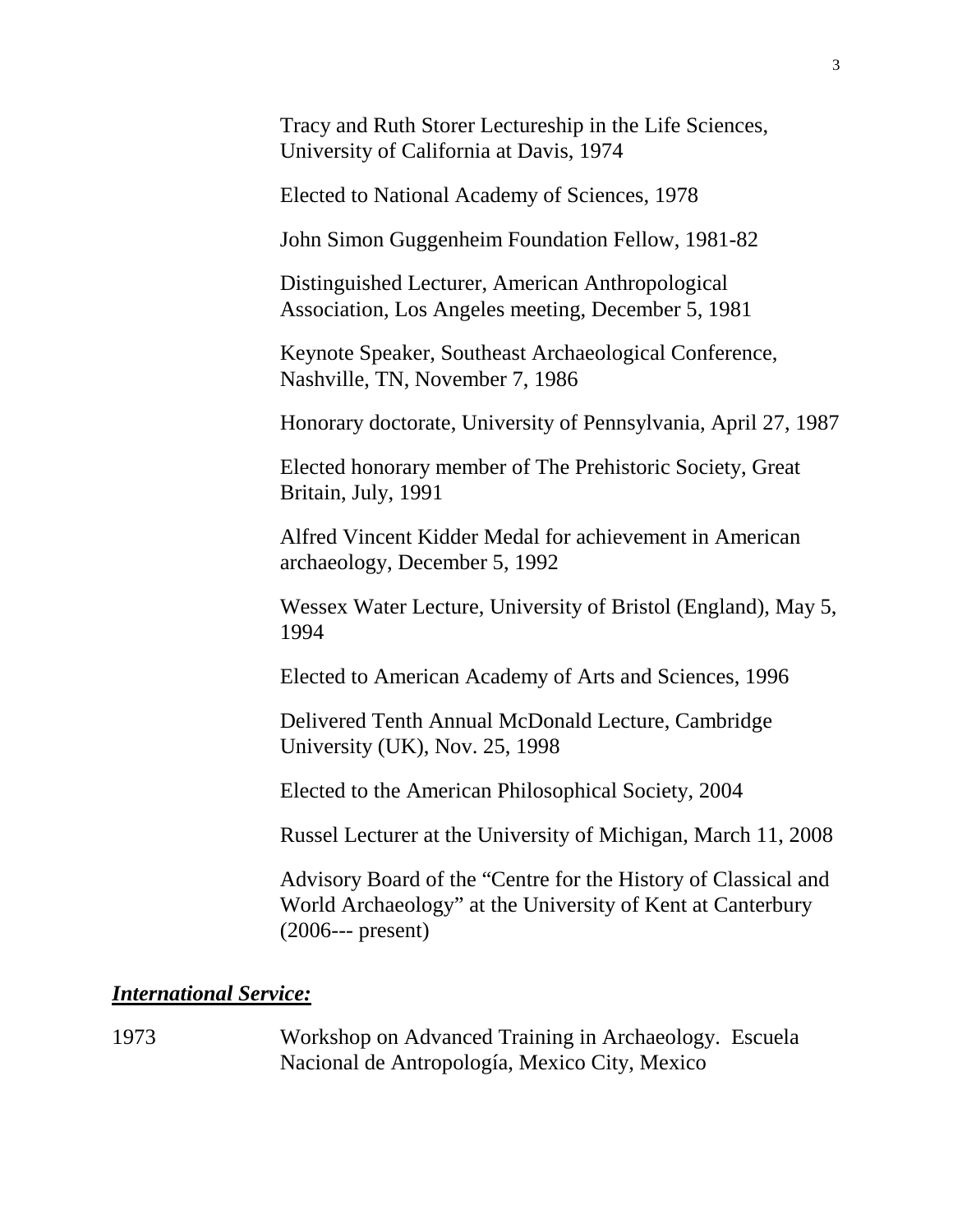1990 Graduate Seminar on Prehistoric Cultural Evolution. University of Amsterdam, Institute for Pre- and Proto-historic Studies

### *Fieldwork in Archaeology:*

| 1957    | Zacatenco and Santa Cecilia, Valley of Mexico, with Mexico<br><b>City College</b>                                                               |
|---------|-------------------------------------------------------------------------------------------------------------------------------------------------|
| 1958    | Yagul, Oaxaca, with Mexico City College (winter)                                                                                                |
| 1958    | Missouri Basin, South Dakota, with Smithsonian Institution<br><b>River Basin Surveys (summer)</b>                                               |
| 1959    | Missouri Basin, South Dakota, with Smithsonian Institution                                                                                      |
| 1960    | (winter-spring) Kermanshah, Iran, with Oriental Institute,<br>University of Chicago (under Robert J. Braidwood)                                 |
| 1960    | (summer) Missouri Basin, South Dakota, with Smithsonian<br>Institution                                                                          |
| 1961    | (summer) Central Highlands of Chiapas, Mexico, with<br>University of Chicago (under Robert McC. Adams)                                          |
| 1961    | (autumn) Western Iran (Azerbaijan to Khuzistan) with joint<br>Rice University Expedition-University of Chicago Expedition<br>(under Frank Hole) |
| 1962    | (winter-spring) Pacific Coast of Guatemala, with Yale<br>University Expedition (under Michael D. Coe)                                           |
| 1962-63 | Tehuacán, Puebla, Mexico, with R.S. Peabody Foundation<br>Archaeological-Botanical Project (under Richard S. MacNeish)                          |
| 1963    | (summer-autumn) Archaeologist and faunal analyst, Rice<br>University Expedition to Iran (Khuzistan), directed by Frank<br>Hole                  |
| 1966    | Director, Smithsonian Institution Project, "The Prehistoric<br>Human Ecology of the Valley of Oaxaca" (Oaxaca, Mexico)                          |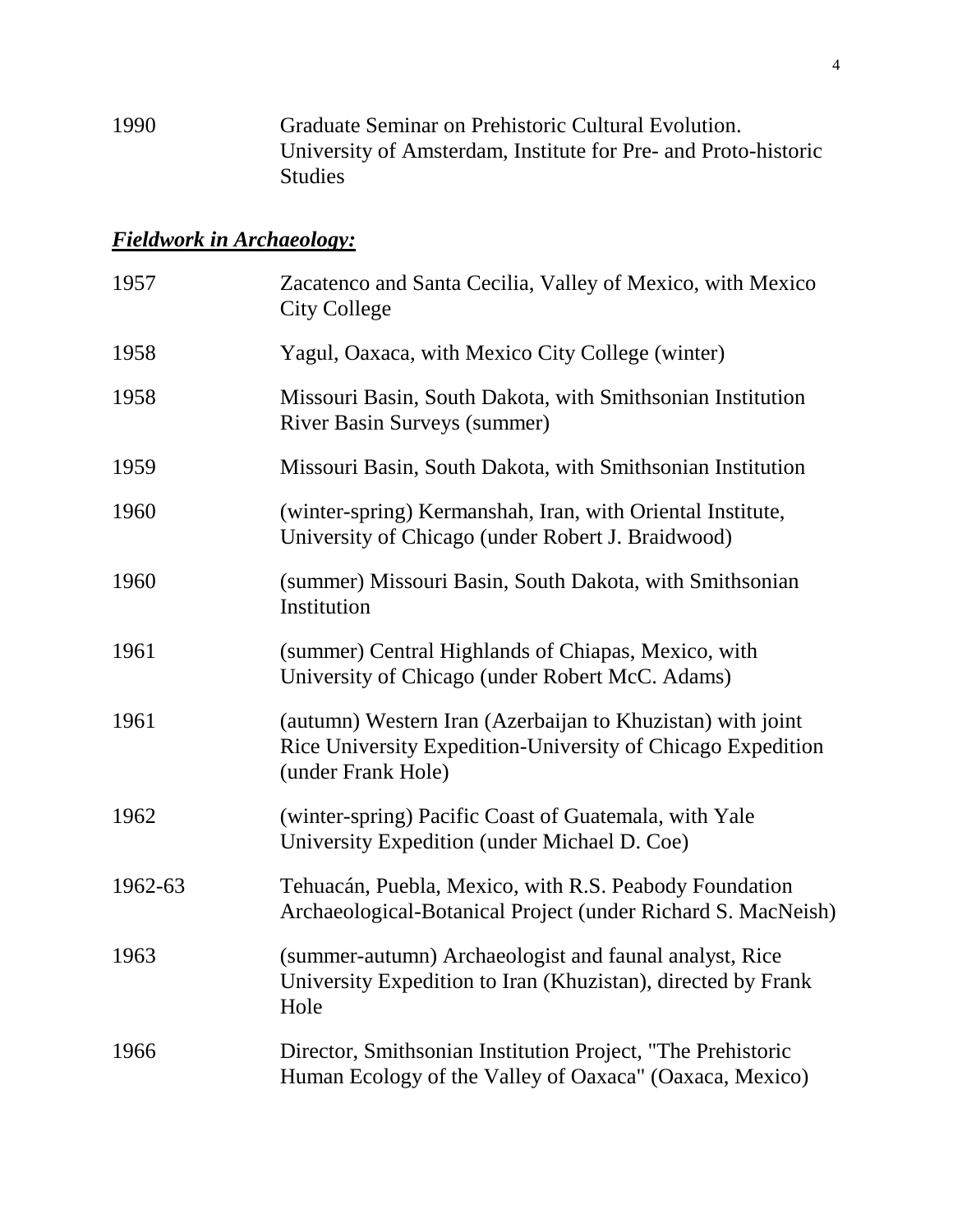| 1967    | Co-director, Smithsonian-University of Maryland Project, "The<br>Prehistoric Human Ecology of the Valley of Oaxaca" (Oaxaca,<br>Mexico)                                                                                |
|---------|------------------------------------------------------------------------------------------------------------------------------------------------------------------------------------------------------------------------|
| 1968-73 | Director, University of Michigan Project, "The Prehistoric<br>Human Ecology of the Valley of Oaxaca" (Oaxaca, Mexico).<br>Supported by National Science Foundation Grant GS-2121 to<br>the University of Michigan      |
| 1970-71 | Archaeological and zoological fieldwork in Ayacucho, Peru,<br>with R.S. Peabody Foundation Archaeological-Botanical<br>Project (directed by Richard S. MacNeish)                                                       |
| 1971-72 | Archaeological and zoological fieldwork in Junín, Peru, with<br>joint University of San Marcos (Lima) - University of<br>Michigan Project (directed by Ramiro Matos)                                                   |
| 1974-77 | Director, University of Michigan Project, "The Prehistoric<br>Human Ecology of the Valley of Oaxaca" (Oaxaca, Mexico).<br>Supported by National Science Foundation Grant GS-42568 to<br>the University of Michigan     |
| 1978-82 | Director, University of Michigan Project, "The Evolution of<br>Rank Society at San José Mogote, Oaxaca, Mexico."<br>Supported by National Science Foundation Grant BNS-<br>7805829 to the University of Michigan       |
| 1983-86 | Ecologist/faunal analyst on University of Michigan Project,<br>"Archaeology and Ethnohistory of Cerro Azul, Cañete Valley,<br>Peru", supported by National Science Foundation. (Project<br>director, Dr. Joyce Marcus) |
| 2001    | Perú (preliminary coast reconnaissance)                                                                                                                                                                                |
| 2002    | Perú (preliminary coast reconnaissance)                                                                                                                                                                                |
| 2003-6  | Perú (north coast reconnaissance)                                                                                                                                                                                      |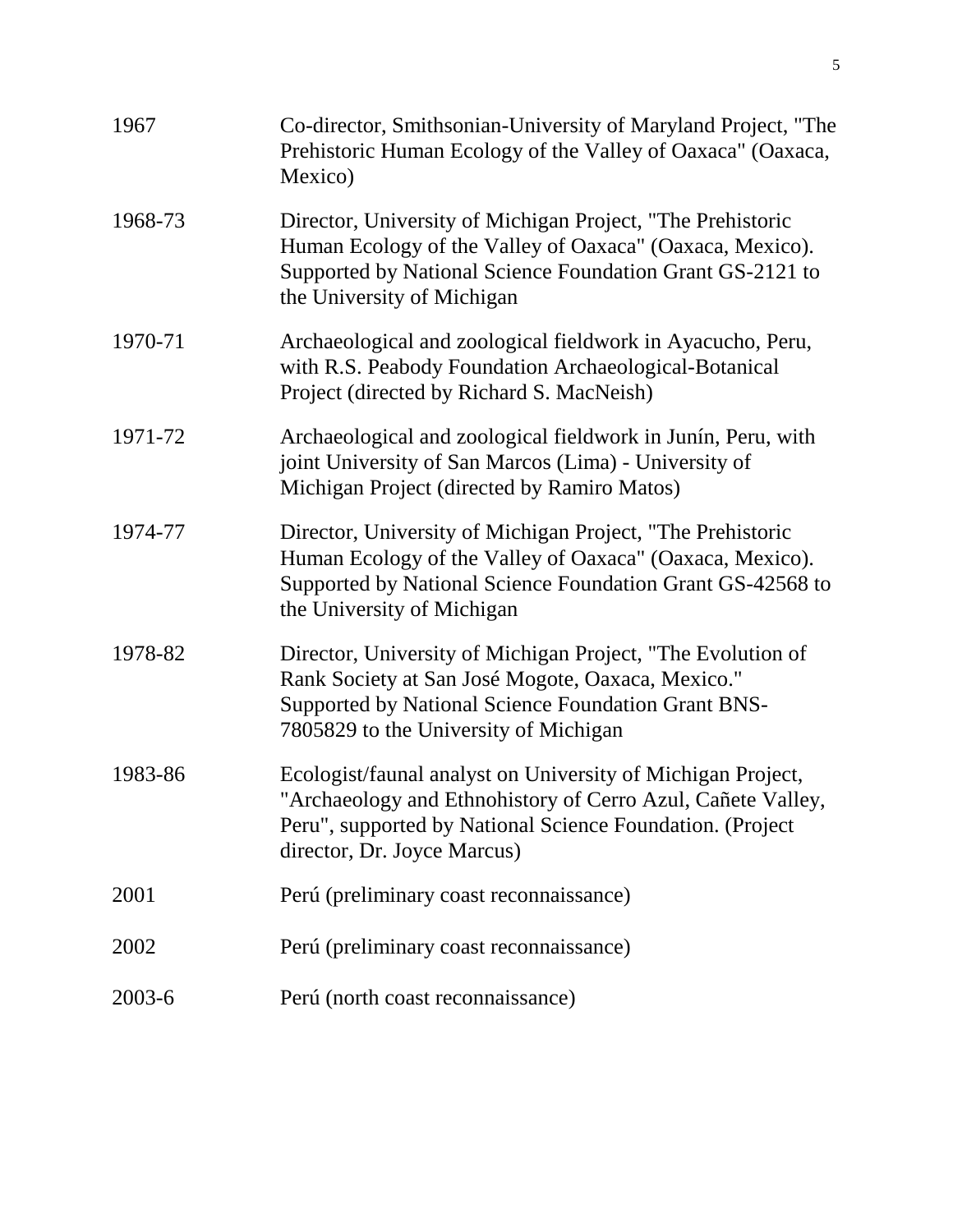# **PUBLICATIONS:**

# *1. Books:*

| 1967 | Early Cultures and Human Ecology in South Coastal<br>Guatemala. Smithsonian Contributions to Anthropology, Vol. 3.<br>Washington, D.C. (with Michael D. Coe) 136 pp.                                                                           |
|------|------------------------------------------------------------------------------------------------------------------------------------------------------------------------------------------------------------------------------------------------|
| 1969 | Prehistory and Human Ecology of the Deh Luran Plain.<br>Memoirs, Museum of Anthropology, University of Michigan,<br><i>No. 1.</i> Ann Arbor (with Frank Hole and James A. Neely) 438<br>pp.                                                    |
| 1970 | Ceramics of the Tehuacán Valley. (Prehistory of the Tehuacán<br>Valley, Vol. III.) R. S. Peabody Foundation, Andover, MA and<br>the University of Texas Press, Austin. (with Richard MacNeish<br>and Frederick A. Peterson). 306 pp.           |
| 1976 | The Early Mesoamerican Village (editor). NY, Academic<br>Press. 377 pp.                                                                                                                                                                        |
| 1982 | Maya Subsistence: Studies in Memory of Dennis E. Puleston<br>(editor). New York, Academic Press. 368 pp.                                                                                                                                       |
| 1983 | The Cloud People: Divergent Evolution of the Zapotec and<br>Mixtec Civilizations (co-editor with Joyce Marcus). New York,<br>Academic Press. 391 pp.                                                                                           |
| 1986 | Guilá Naquitz: Archaic Foraging and Early Agriculture in<br>Oaxaca, Mexico (editor). New York, Academic Press. 538 pp.                                                                                                                         |
| 1989 | The Flocks of the Wamani: A Study of Llama Herders on the<br>Punas of Ayacucho, Peru (with Joyce Marcus and Robert G.<br>Reynolds). New York, Academic Press. 239 pp.                                                                          |
| 1994 | Early Formative Pottery of the Valley of Oaxaca, Mexico (with<br>Joyce Marcus). Prehistory and Human Ecology of the Valley of<br>Oaxaca, Vol. 10. Memoirs of the Museum of Anthropology,<br>University of Michigan, No. 27. Ann Arbor. 410 pp. |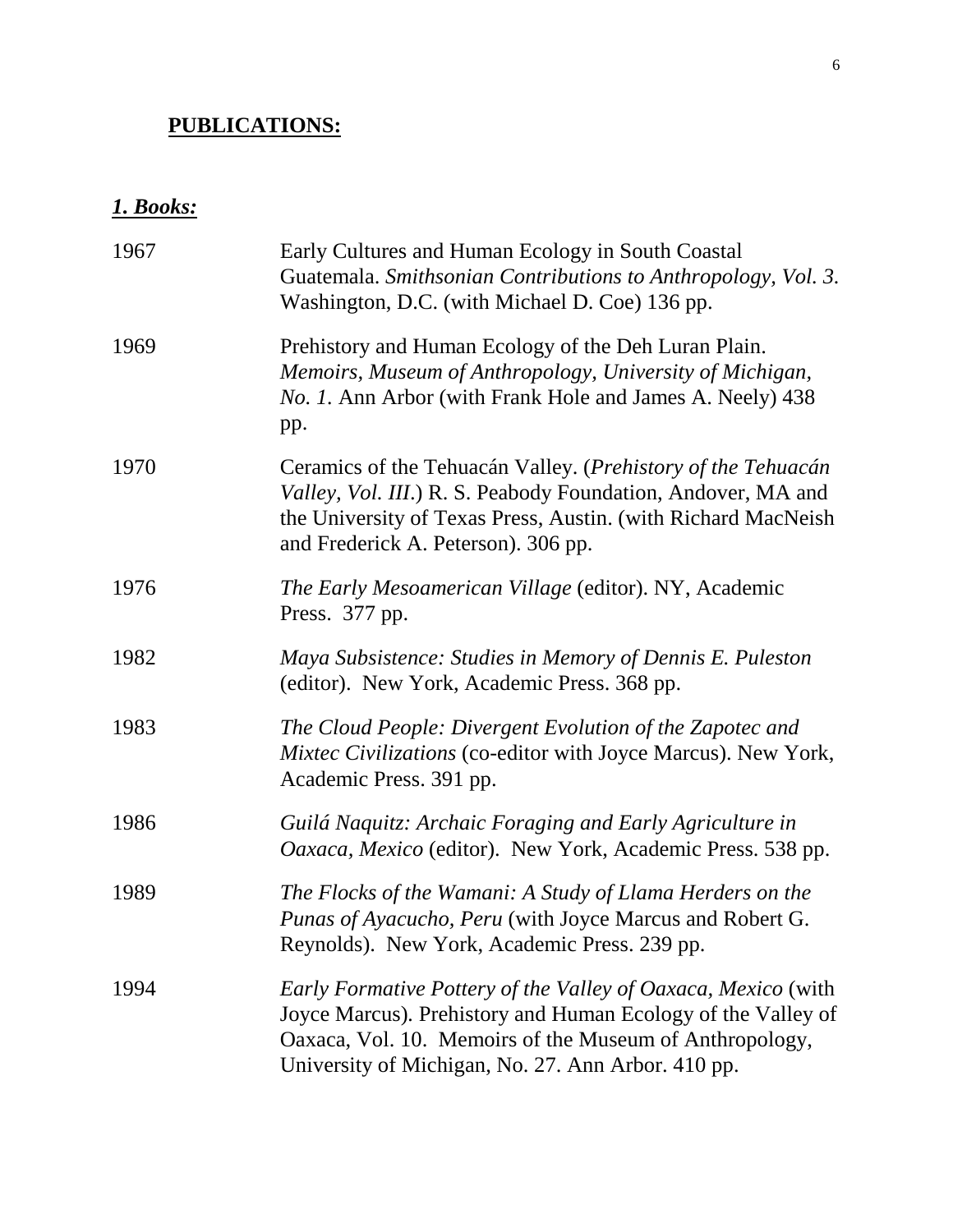| 1996        | Zapotec Civilization: How Urban Society Evolved in Mexico's<br>Oaxaca Valley (with Joyce Marcus). Thames and Hudson,<br>London and New York.                                                                                                                                    |
|-------------|---------------------------------------------------------------------------------------------------------------------------------------------------------------------------------------------------------------------------------------------------------------------------------|
| 2001        | La Civilización Zapoteca: Como Evolucionó La Sociedad<br>Urbana en el Valle de Oaxaca. (with Joyce Marcus) México:<br>Fondo de Cultura Económica. 324 pp.                                                                                                                       |
|             | (Winner of the "Premio Caniem 2001 en el Arte Editorial",<br>Mexico, in the category of "Books on Historical Topics.")                                                                                                                                                          |
| 2003        | The Cloud People: Divergent Evolution of the Zapotec and<br><i>Mixtec Civilizations</i> (with Joyce Marcus). Werner<br>Publications, Percheron Press, Clinton Corners, NY. 391 pp.                                                                                              |
| 2005        | Excavations at San José Mogote 1: The Household<br>Archaeology (with Joyce Marcus). Memoir 40, Museum of<br>Anthropology, University of Michigan, Ann Arbor. 494 pp.                                                                                                            |
| 2009        | Guilá Naquitz: Archaic Foraging and Early Agriculture in<br>Oaxaca, Mexico, Updated edition. Left Coast Press, Walnut<br>Creek, California. 538 pp.                                                                                                                             |
| 2010        | The Early Mesoamerican Village: Updated Edition. Left Coast<br>Press, Walnut Creek, California. 377 pp.                                                                                                                                                                         |
| 2012        | The Creation of Inequality: How Our Prehistoric Ancestors Set<br>the Stage for Monarchy, Slavery, and Empire (with Joyce<br>Marcus). Harvard University Press, Cambridge, MA. 631 pp.                                                                                           |
| In prep.    | <i>Excavations at San José Mogote 2. Memoir, Museum of</i><br>Anthropology, University of Michigan, Ann Arbor.                                                                                                                                                                  |
| 2. Articles |                                                                                                                                                                                                                                                                                 |
| 1961        | Early Village Farming in Southwestern Asia. In Patterns of<br>Land Use and Other Papers, edited by Viola E. Garfield.<br>Symposium Proceedings of the 1961 Annual Spring Meeting of<br>the American Ethnological Society, pp. 7-17. Seattle,<br>University of Washington Press. |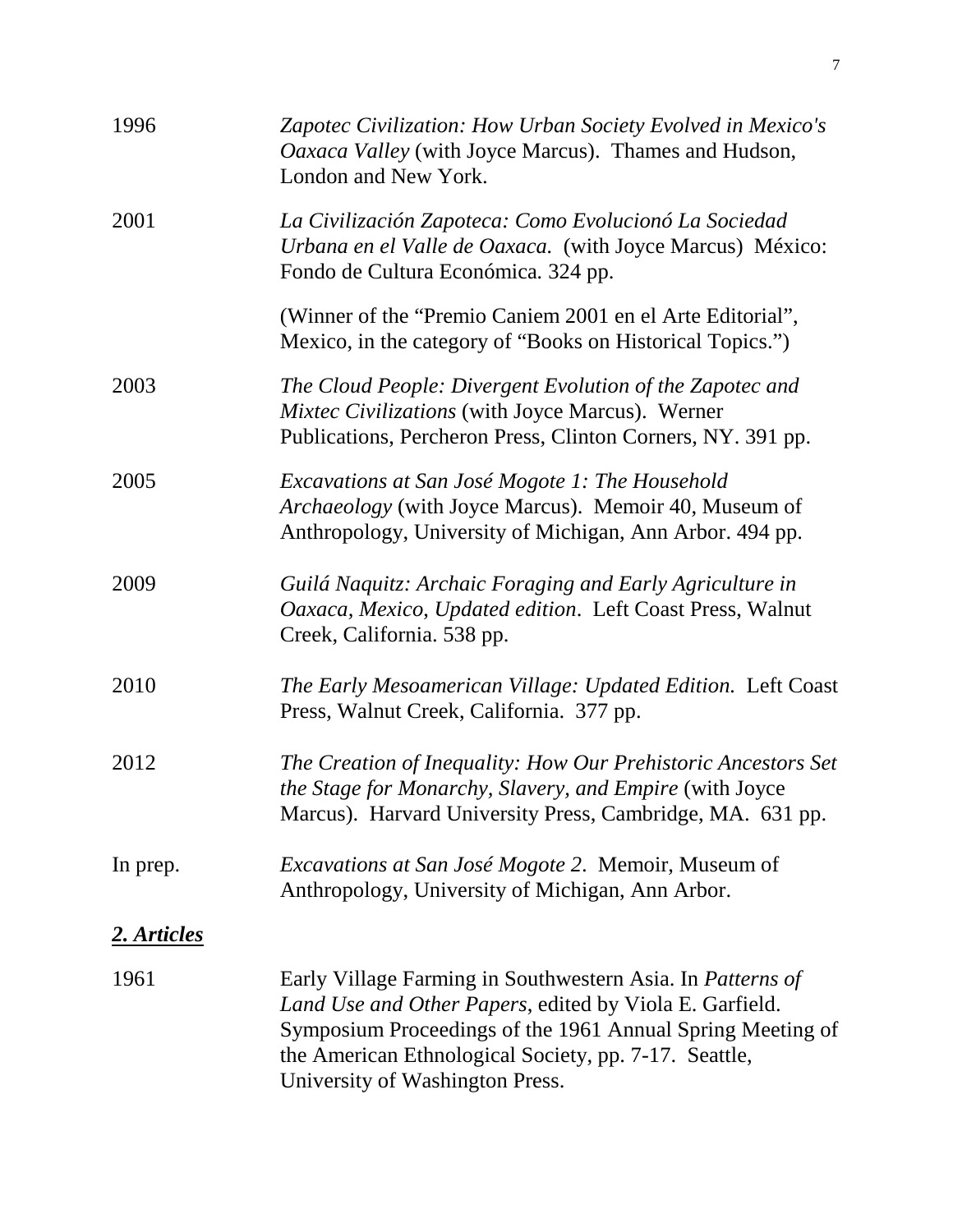| 1962 | Excavations at Ali Kosh, Iran, 1961. <i>Iranica Antiqua</i> , Vol. II,<br>pp. 97-148 (with Frank Hole).                                                                           |
|------|-----------------------------------------------------------------------------------------------------------------------------------------------------------------------------------|
| 1964 | Microenvironments and Mesoamerican Prehistory. Science,<br>Vol. 143, pp. 650-654 (with Michael D. Coe).                                                                           |
| 1964 | The Middle Formative of the Tehuacán Valley: Its Pattern and<br>Place in Mesoamerican Prehistory. PhD Dissertation,<br>microfilm, University of Chicago Library.                  |
| 1964 | The Pre-Columbian Obsidian Industry of El Chayal,<br>Guatemala. American Antiquity, Vol. 30, pp. 43-49 (with<br>Michael D. Coe).                                                  |
| 1965 | Early Agriculture and Animal Husbandry in Deh Luran, Iran.<br>Current Anthropology, Vol. 6, pp. 105-106 (with Frank Hole<br>and James Neely).                                     |
| 1965 | The Ecology of Early Food Production in Mesopotamia.<br>Science 147: 1247-1256.                                                                                                   |
| 1966 | The Postglacial "Readaptation" as viewed from Mesoamerica.<br>American Antiquity, Vol. 31, pp. 800-805.                                                                           |
| 1966 | En af Verden's Aeldste Landsbyer ("The World's First<br>Farmers"). Nationalmuseets Arbejdsmark, 1966, pp. 85-96.<br>Copenhagen, Danish National Museum (with Peder<br>Mortensen). |
| 1966 | Faunal Remains from the "Hut Sounding" at Eridu, Iraq.<br>Sumer, Vol. XXII, nos. 1 and 2, pp. 61-63. Baghdad (with<br>Henry T. Wright).                                           |
| 1967 | Animal Bones from Tell as-Sawan, Level III (Samarran<br>Period). Sumer, Vol. XXIII, nos. 1 and 2, pp. 179-182.<br>Baghdad (with Jane C. Wheeler).                                 |
| 1967 | An Olmec "Were-Jaguar" from the Yucatán Peninsula.<br>American Antiquity, Vol. 32, pp. 109-111 (with George<br>Metcalf).                                                          |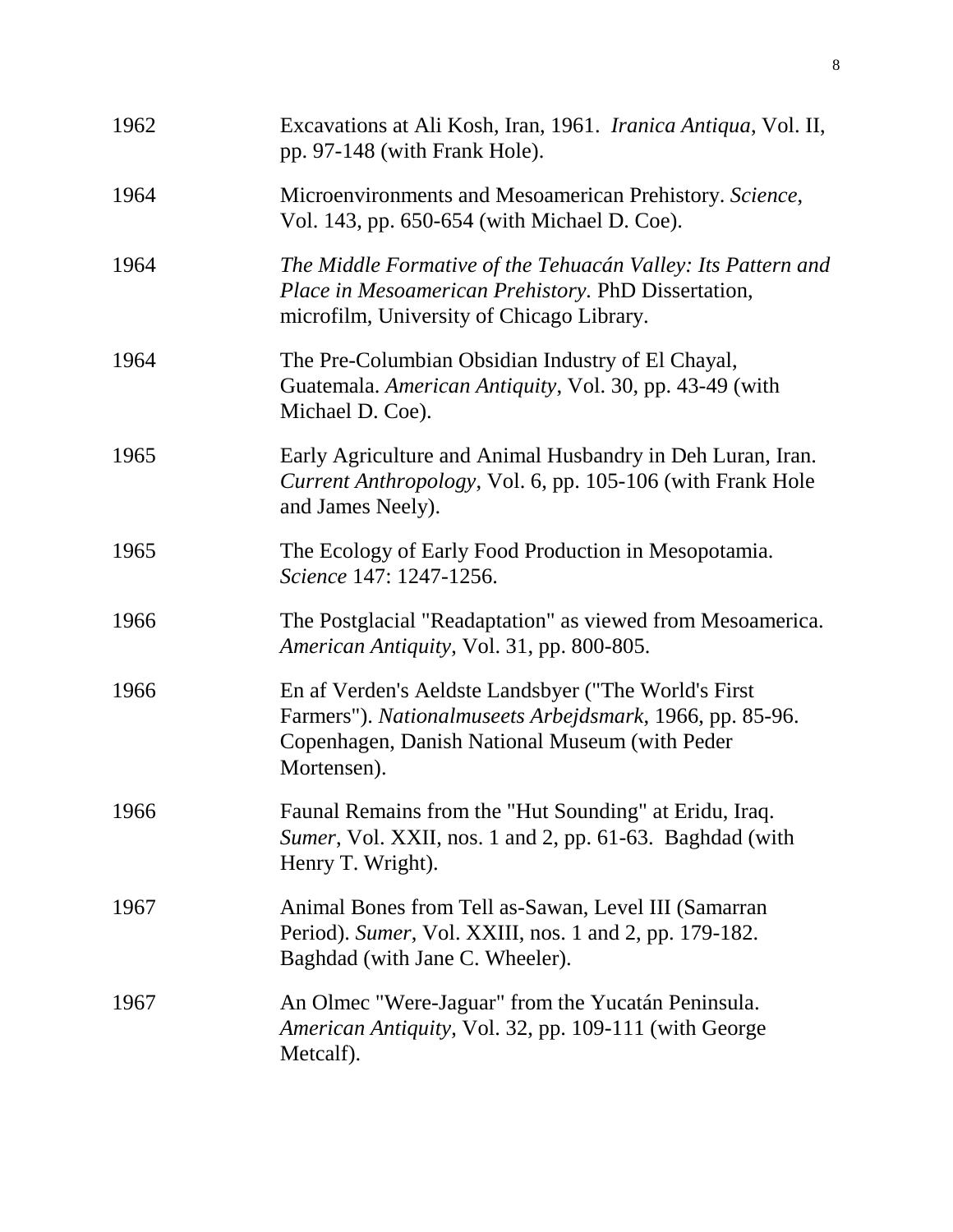| 1967 | Culture History vs. Cultural Process: a Debate in American<br>Archaeology. Scientific American, Vol. 217 (2), pp. 119-122.                                                                                                                                       |
|------|------------------------------------------------------------------------------------------------------------------------------------------------------------------------------------------------------------------------------------------------------------------|
| 1967 | Farming Systems and Political Growth in Ancient Oaxaca.<br>Science158: 445-454 (with Anne V.T. Kirkby, Michael J.<br>Kirkby, and Aubrey W. Williams, Jr.).                                                                                                       |
| 1967 | The Prehistory of Southwestern Iran: a Preliminary Report.<br>Proceedings of the Prehistoric Society, 1967, n.s. 33 (9):147-<br>206 (with Frank Hole).                                                                                                           |
| 1967 | Vertebrate Fauna and Hunting Patterns. In The Prehistory of<br>the Tehuacán Valley, Vol. I: Environment and Subsistence,<br>edited by Douglas S. Byers, pp. 132-177. University of Texas<br>Press, Austin.                                                       |
| 1968 | Archeological Systems Theory and Early Mesoamerica. In<br>Anthropological Archeology in the Americas, edited by Betty J.<br>Meggers, pp. 67-87. Anthropological Society of Washington,<br>Washington, D.C.                                                       |
| 1968 | The Olmec and the Valley of Oaxaca: a Model for Interregional<br>Interaction in Formative Times. In Dumbarton Oaks<br>Conference on the Olmec, edited by Elizabeth P. Benson, pp.<br>79-110. Dumbarton Oaks Research Library and Collection,<br>Washington, D.C. |
| 1968 | Social and Economic Systems in Formative Mesoamerica. In<br>New Perspectives in Archeology, edited by Sally R. Binford<br>and Lewis R. Binford, pp. 267-283. Aldine Publishing Co.<br>(with Michael D. Coe).                                                     |
| 1969 | Origins and Ecological Effects of Early Domestication in Iran<br>and the Near East. In The Domestication and Exploitation of<br>Plants and Animals, edited by Peter J. Ucko and G.W.<br>Dimbleby, pp. 73-100. London, Gerald Duckworth.                          |
| 1969 | The Faunal Remains from Sakheri Sughir. Appendix II in The<br>Administration of Rural Production in an Early Mesopotamian<br>Town, by Henry T. Wright. Anthropological Papers, Museum                                                                            |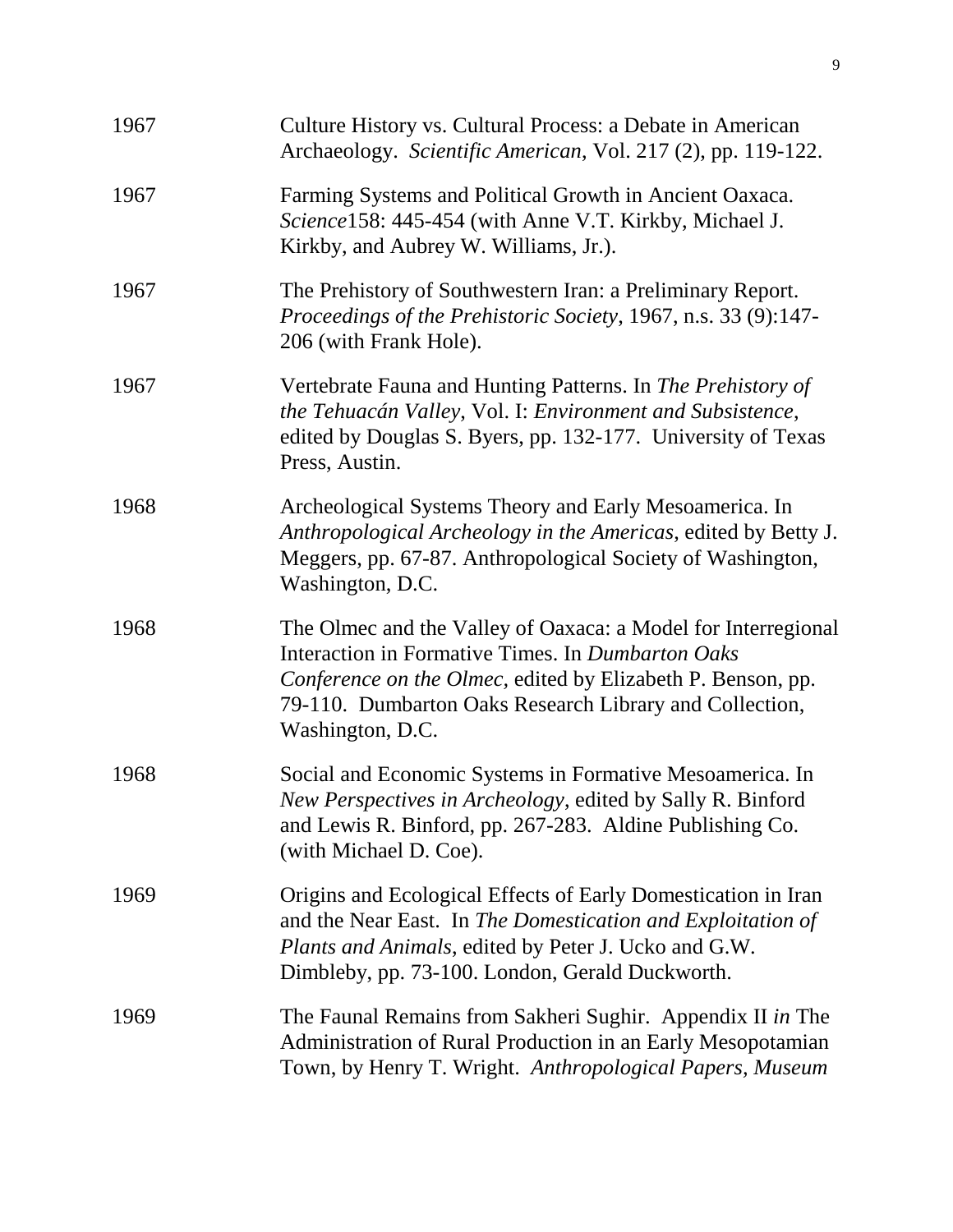|      | of Anthropology, University of Michigan, No. 38, pp. 143-149.<br>Ann Arbor (with Sándor Bökönyi).                                                                                                                                                     |
|------|-------------------------------------------------------------------------------------------------------------------------------------------------------------------------------------------------------------------------------------------------------|
| 1969 | An Analysis of Animal Bones from Chiapa de Corzo, Chiapas.<br>Appendix II in The Artifacts of Chiapa de Corzo, Chiapas,<br>Mexico, by Thomas A. Lee, Jr. Papers of the New World<br>Archaeological Foundation, No. 26, pp. 209-218. Provo, Utah.      |
| 1970 | Climate and Man in Formative Oaxaca. Archaeology, Vol. 23,<br>No. 2, pp. 144-152 (with James Schoenwetter).                                                                                                                                           |
| 1972 | Summary Comments: Evolutionary Trends in Social Exchange<br>and Interaction. In Social Exchange and Interaction, edited by<br>Edwin N. Wilmsen. Anthropological Papers, 46, University of<br>Michigan Museum of Anthropology, pp. 129-135. Ann Arbor. |
| 1972 | The Origins of the Village as a Settlement Type in<br>Mesoamerica and the Near East: A Comparative Study. In Man,<br>Settlement, and Urbanism, edited by Peter J. Ucko, Ruth<br>Tringham, and G. W. Dimbleby, pp. 23-53. London, Gerald<br>Duckworth. |
| 1972 | The Cultural Evolution of Civilizations. Annual Review of<br><i>Ecology and Systematics, Vol. 3, pp. 399-426.</i>                                                                                                                                     |
| 1973 | Archeology with a Capital "S". In Research and Theory in<br>Current Archeology, edited by Charles Redman, pp. 47-53.<br>NY: John Wiley and Sons.                                                                                                      |
| 1973 | The Origins of Agriculture. Annual Review of Anthropology<br>$2:271-310.$                                                                                                                                                                             |
| 1973 | The Evolution of Technical Civilizations. In <i>Communication</i><br>with Extraterrestrial Intelligence, edited by Carl Sagan, pp. 94-<br>101. Cambridge, M.I.T. Press.                                                                               |
| 1975 | La Evolución Cultural de las Civilizaciones. Cuadernos<br>Anagrama, Serie: Sociología y Antropología, 103. Barcelona,<br>Editorial Anagrama (72 pp.). [Spanish translation of 1972]<br><b>Annual Review article.]</b>                                 |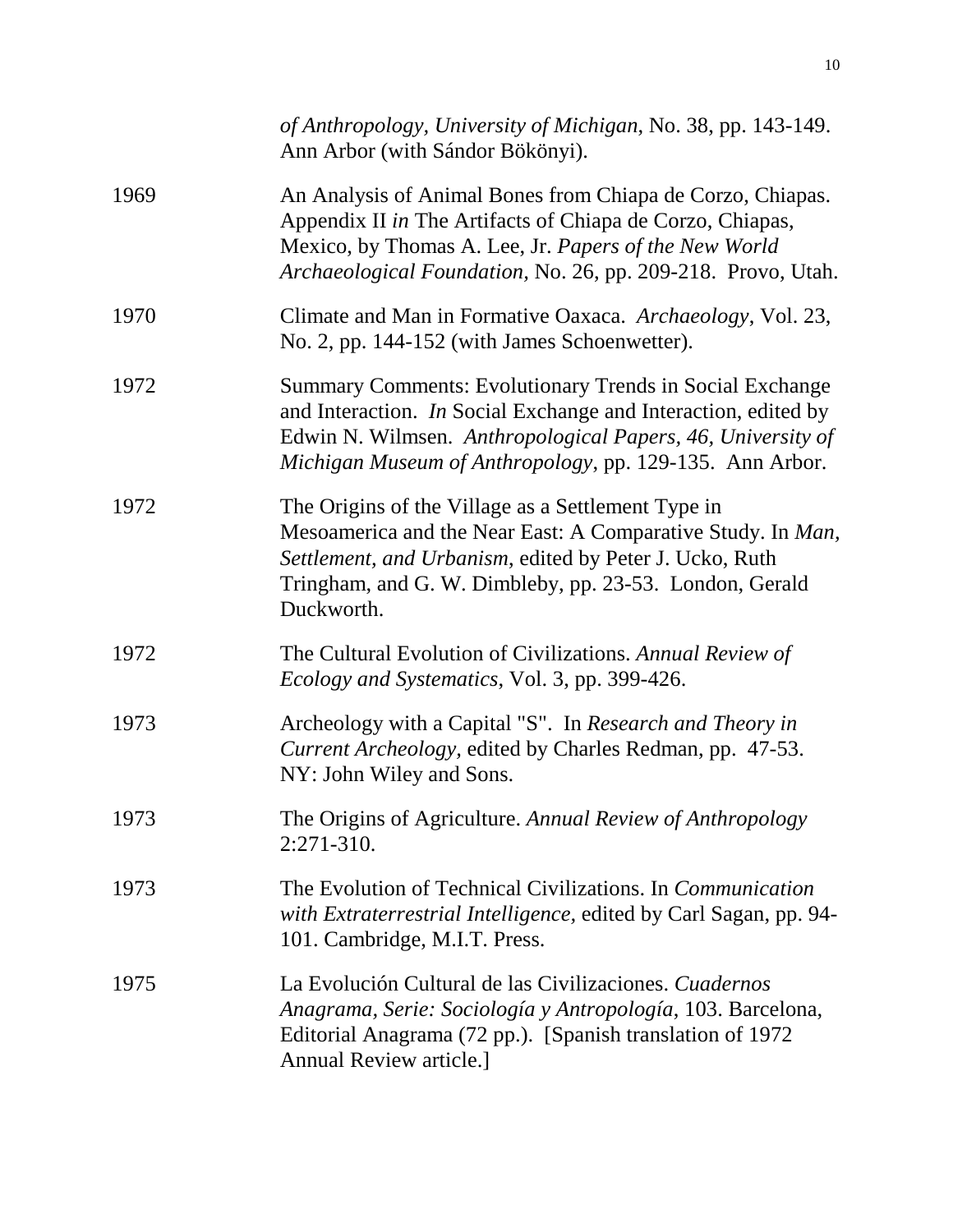| 1975 | La Fauna de la Región de Junín. Revista del Museo Nacional,<br>Tomo XLI, pp. 77-78. Lima, Peru.                                                                                                                                                                           |
|------|---------------------------------------------------------------------------------------------------------------------------------------------------------------------------------------------------------------------------------------------------------------------------|
| 1976 | Evolution of the Public Building in Formative Oaxaca. In<br>Cultural Change and Continuity, edited by Charles E. Cleland,<br>pp. 205-221. New York, Academic Press (with Joyce Marcus).                                                                                   |
| 1976 | La Evolución Cultural de las Civilizaciones. Lecturas en<br>Arqueología, no. 2, Museo de Arqueología y Etnología,<br>Universidad Nacional Mayor de San Marcos. Lima, Peru. (52<br>pp.) [Peruvian translation of 1972 Annual Review article,<br>translated by Rosa Fung.]  |
| 1976 | Formative Oaxaca and the Zapotec Cosmos. American<br>Scientist, Vol. 64, no. 4, pp. 374-383 (with Joyce Marcus).                                                                                                                                                          |
| 1976 | The Nutritional Significance of Maize and Teosinte. <i>Ecology of</i><br>Food and Nutrition, Vol. 4, pp. 243-249 (with J.R.K. Robson,<br>R.I. Ford, and J.E. Konlande).                                                                                                   |
| 1978 | Ethnoscience of the Sixteenth-Century Valley Zapotec (with<br>Joyce Marcus). In The Nature and Status of Ethnobotany,<br>edited by Richard I. Ford, pp. 51-79. Anthropological Papers<br>67, Museum of Anthropology, University of Michigan. Ann<br>Arbor.                |
| 1981 | The Preceramic and Formative of the Valley of Oaxaca (with<br>Joyce Marcus and Stephen A. Kowalewski). In Supplement to<br>the Handbook of Middle American Indians, Vol. 1:<br>Archaeology, edited by Jeremy A. Sabloff, pp. 48-93. Austin,<br>University of Texas Press. |
| 1982 | The Golden Marshalltown: A Parable for the Archeology of the<br>1980s. American Anthropologist, vol. 84 (no. 2), pp. 265-278.                                                                                                                                             |
| 1982 | Foreword. In <i>The Archaeology Workbook</i> , by Steve Daniels<br>and Nicholas David, pp. xi-xii. Philadelphia, University of<br>Pennsylvania Press.                                                                                                                     |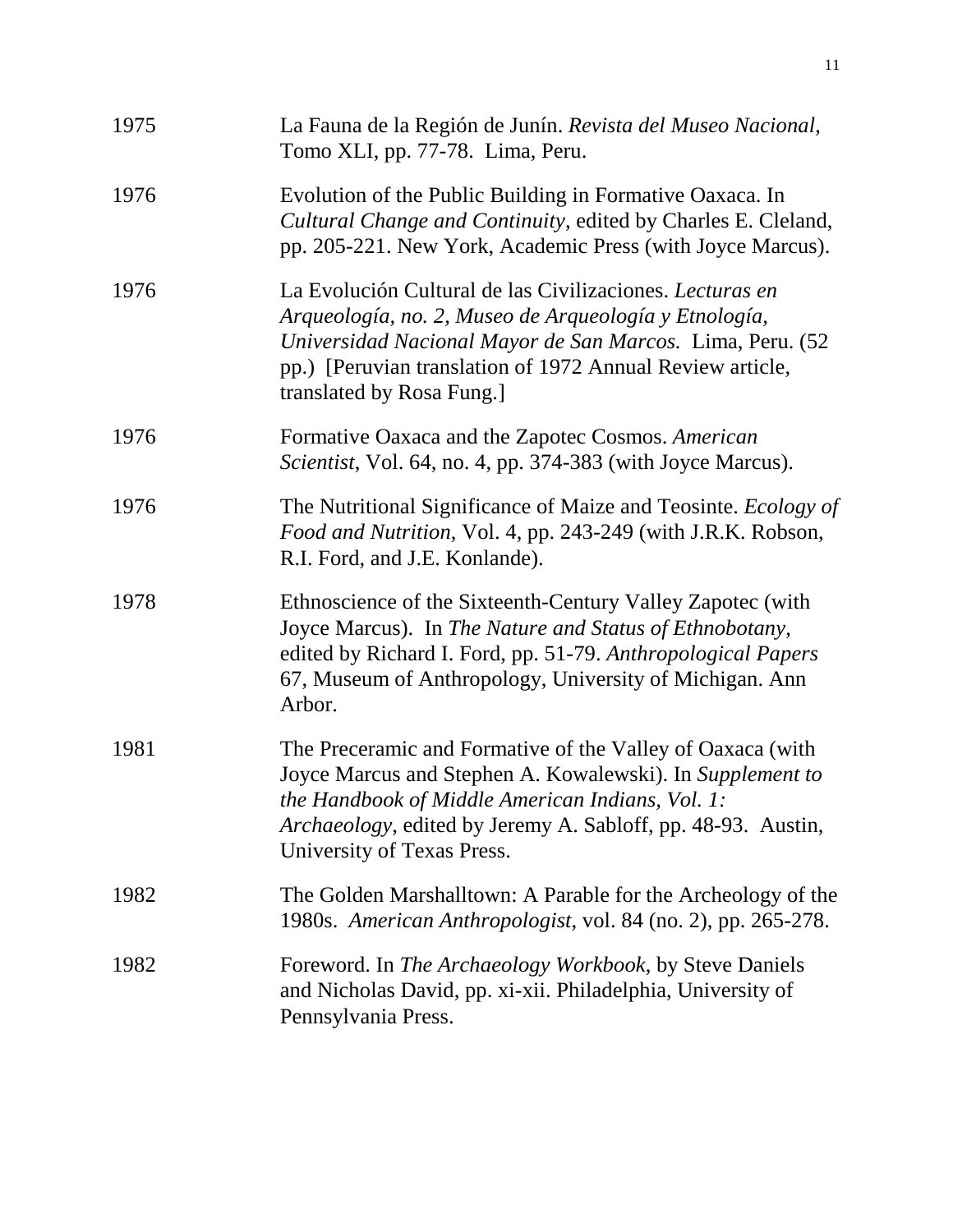| 1983 | La Truelle d'Or: Parabole pour l'Archeologie des Années 1980.<br>Archaéologia 178: 43-53. [French translation of "The Golden<br>Marshalltown," translated by Paul Courbin.]                                                                                                                                                                                                              |
|------|------------------------------------------------------------------------------------------------------------------------------------------------------------------------------------------------------------------------------------------------------------------------------------------------------------------------------------------------------------------------------------------|
| 1983 | Early Pig Domestication in the Fertile Crescent: A<br>Retrospective Look. In The Hilly Flanks: Essays on the<br>Prehistory of Southwestern Asia Presented to Robert J.<br>Braidwood, November 15, 1982, edited by T. Cuyler Young,<br>Jr., Philip E.L. Smith, and Peder Mortensen. Studies in Ancient<br>Oriental Civilization 36:163-188. Oriental Institute, University<br>of Chicago. |
| 1985 | Los Orígenes de la Agricultura en México: las Teorías y la<br>Evidencia. In Historia de la Agricultura, Epoca Prehispánica-<br>Siglo XVI (edited by Teresa Rojas Rabiela and William T.<br>Sanders), pp. 237-266. Colección Biblioteca del INAH, Serie:<br>Historia. Instituto Nacional de Antropología e Historia,<br>México, D.F.                                                      |
| 1988 | Comment on "Ecological Theory and Cultural Evolution in the<br>Valley of Oaxaca" by William T. Sanders and Deborah L.<br>Nichols. Current Anthropology 29(1):57-58.                                                                                                                                                                                                                      |
| 1989 | Preceramic and Cave Occupations (with Laura Finsten and<br>Barbara Macnider). <i>In</i> Monte Albán's Hinterland, Part II, by<br>Stephen A. Kowalewski, Gary M. Feinman, Laura Finsten,<br>Richard E. Blanton, and Linda M. Nicholas, pp. 39-53.<br>Memoirs of the Museum of Anthropology, University of<br>Michigan, no. 23. Ann Arbor.                                                 |
| 1990 | Borrón y Cuenta Nueva: Setting Oaxaca's Archaeological<br>Record Straight (with Joyce Marcus). In Debating Oaxaca<br>Archaeology, edited by Joyce Marcus, pp. 17-69.<br>Anthropological Papers 84, Museum of Anthropology,<br>University of Michigan. Ann Arbor.                                                                                                                         |
| 1990 | Science and Science Fiction in Postclassic Oaxaca: Or "Yes,<br>Virginia, There is a Monte Albán IV" (with Joyce Marcus). In<br>Debating Oaxaca Archaeology, edited by Joyce Marcus, pp.<br>191-205. Anthropological Papers 84, Museum of<br>Anthropology, University of Michigan. Ann Arbor.                                                                                             |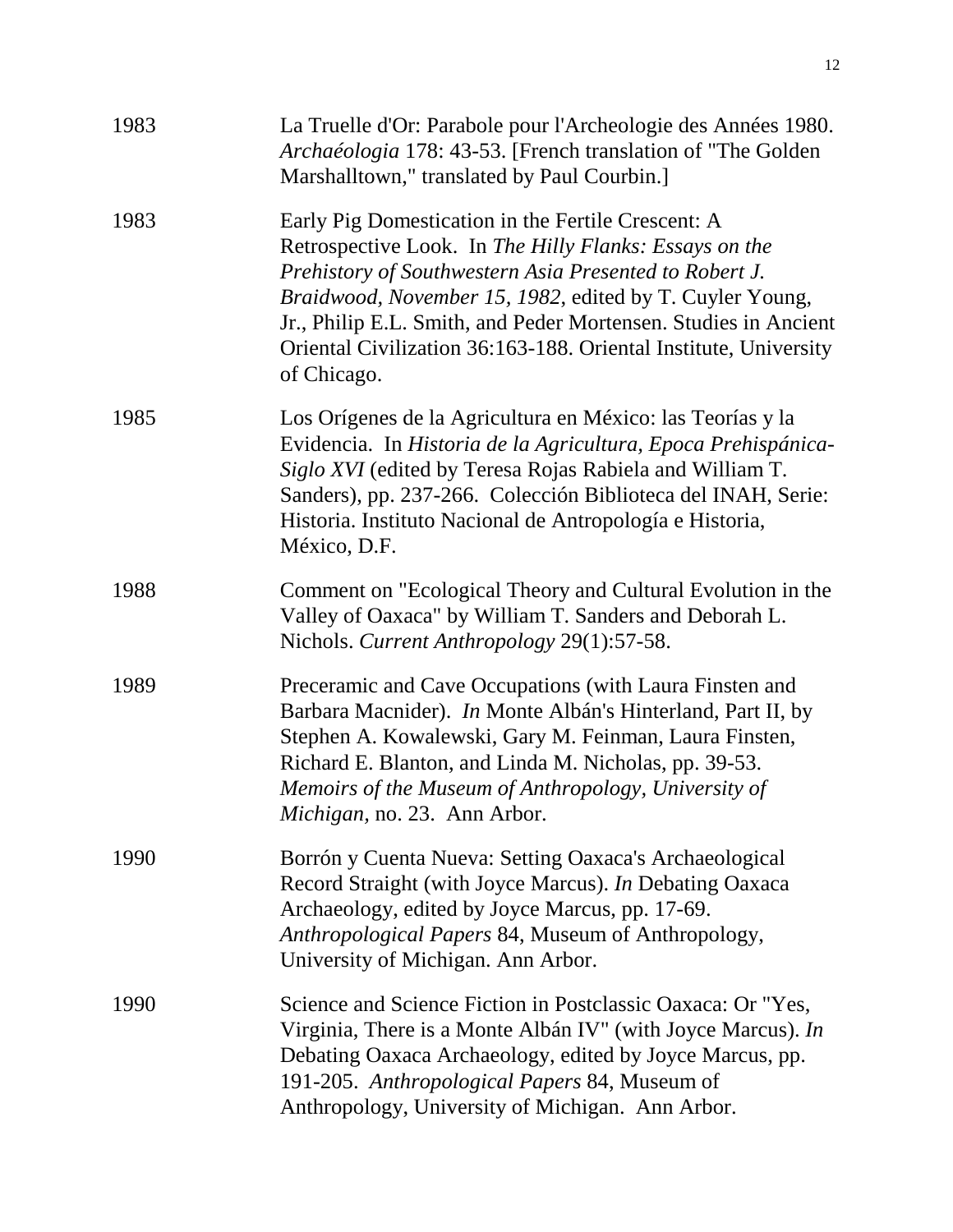| 1993 | Will The Real Model Please Stand Up: Comments on Saidel's<br>'Round House or Square?' Journal of Mediterranean<br>Archaeology 6(I): 109-117.                                                                                                                                        |
|------|-------------------------------------------------------------------------------------------------------------------------------------------------------------------------------------------------------------------------------------------------------------------------------------|
| 1993 | Cognitive Archaeology (with Joyce Marcus). Cambridge<br>Archaeological Journal 3 (2): 260-270.                                                                                                                                                                                      |
|      | Cognitive Archaeology (with Joyce Marcus). Reprinted in<br>1996 in Contemporary Archaeology in Theory, edited by<br>Robert W. Preucel and Ian Hodder, pp. 350-364. Oxford,<br><b>Blackwell Publishers.</b>                                                                          |
|      | Cognitive Archaeology (with Joyce Marcus). Reprinted in 1998<br>in Reader in Archaeological Theory: Post-Processual and<br>Cognitive Approaches, edited by David S. Whitley, pp. 35-48.<br>London and New York, Routledge Press.                                                    |
| 1994 | Ignacio Bernal, 1910-1992 (obituary). American Antiquity<br>59(1): 72-76.                                                                                                                                                                                                           |
| 1994 | Childe the Evolutionist: A Perspective from Nuclear America.<br>In The Archaeology of V. Gordon Childe: Contemporary<br>Perspectives, edited by David Harris, pp. 101-119. Institute of<br>Archaeology, University College London Press, Cambridge,<br>England.                     |
| 1994 | Ancient Zapotec Ritual and Religion: An Application of the<br>Direct Historical Approach (with Joyce Marcus). In The<br>Ancient Mind, edited by Colin Renfrew and Ezra B. W.<br>Zubrow, pp. 55-74. Cambridge University Press, Cambridge.                                           |
|      | Ancient Zapotec Ritual and Religion: An Application of the<br>Direct Historical Approach. (with Joyce Marcus). Reprinted in<br>2000 in The Ancient Civilizations of Mesoamerica: A Reader,<br>edited by Michael E. Smith and Marilyn A. Masson, pp. 400-<br>421. Oxford, Blackwell. |
| 1994 | On The Perils of "Politically Correct" Archaeology (with Joyce<br>Marcus). Current Anthropology, Volume 35, Number 4, pp.<br>441-442.                                                                                                                                               |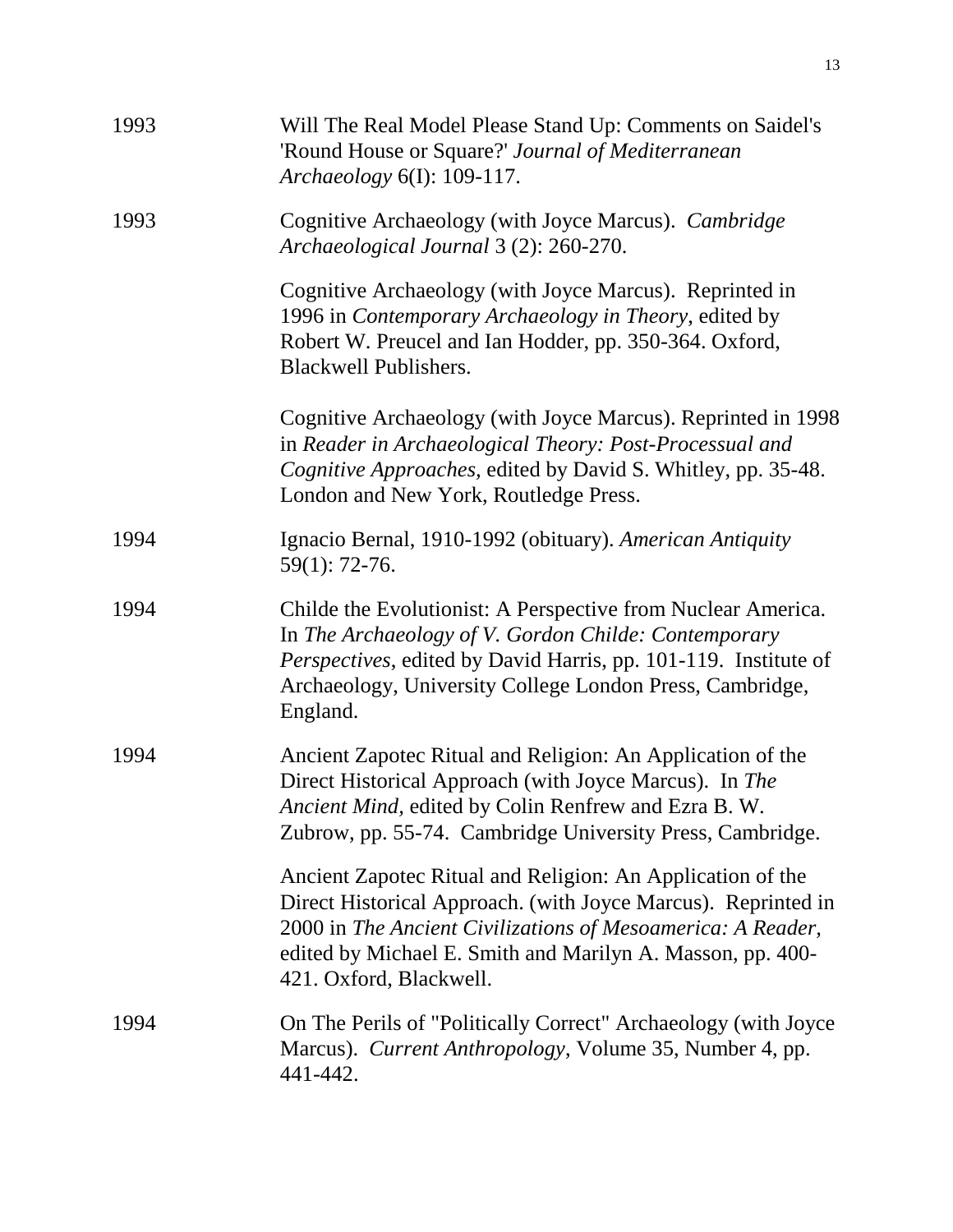| 1994 | Retired? You Must be Kidding! A Tribute to Ronald Spores<br>(with Joyce Marcus). In Caciques and their People: a volume<br>in honor of Ronald Spores, edited by Joyce Marcus and Judith<br>F. Zeitlin, pp. 1-12. Anthropological Papers of the Museum of<br>Anthropology, No. 89, University of Michigan, Ann Arbor. |
|------|----------------------------------------------------------------------------------------------------------------------------------------------------------------------------------------------------------------------------------------------------------------------------------------------------------------------|
| 1995 | Prehistoric Social Evolution. In Research Frontiers in<br>Anthropology, edited by Carol R. Ember and Melvin Ember,<br>pp. 1-26. Prentice-Hall, Englewood Cliffs, New Jersey.                                                                                                                                         |
| 1997 | In Defense of the Tehuacán Project. Current Anthropology<br>38(4):660-662.                                                                                                                                                                                                                                           |
| 1998 | Introduction to the Second Edition. In The Archaeology of<br>Society in the Holy Land, edited by Thomas E. Levy, pp. xvii-<br>xx. Leicester University Press, London and Washington.                                                                                                                                 |
| 1998 | The Ground Plans of Archaic States. In Archaic States, edited<br>by Gary M. Feinman and Joyce Marcus, pp. 15-57. School of<br>American Research Press, Santa Fe, New Mexico.                                                                                                                                         |
| 1999 | Process and Agency in Early State Formation. Cambridge<br>Archaeological Journal 9 (1): 3-21.                                                                                                                                                                                                                        |
| 1999 | Los Orígenes de la Agricultura en Oaxaca. Cuadernos del Sur<br>año 5, número 14, pp. 5-14. Oaxaca, Mexico. [May, 1999)                                                                                                                                                                                               |
| 1999 | Chiefdoms in the Early Near East: Why It's So Hard to Identify<br>Them. In The Iranian World: Essays on Iranian Art and<br>Archaeology (Studies in Honor of Ezat O. Negahban), ed.<br>Abbas Alizadeh, Yousef Majidzadeh, and Sadegh Malek<br>Shahmirzadi, pp. 44-63. Iran University Press, Tehran.                  |
| 1999 | Jin shouchan bashi niandai kaoguxue de yuyan. Jianghan<br>kaogu [Archaeological Journal of the Yangtze and Han River<br>Basins] vol. 3, pp. 88-94. [Chinese translation of The Golden<br><i>Marshalltown</i> by Jia Hanqing.]                                                                                        |
| 2000 | Analyzing Household Activities (with M. C. Winter).<br>Reprinted in The Ancient Civilizations of Mesoamerica: A                                                                                                                                                                                                      |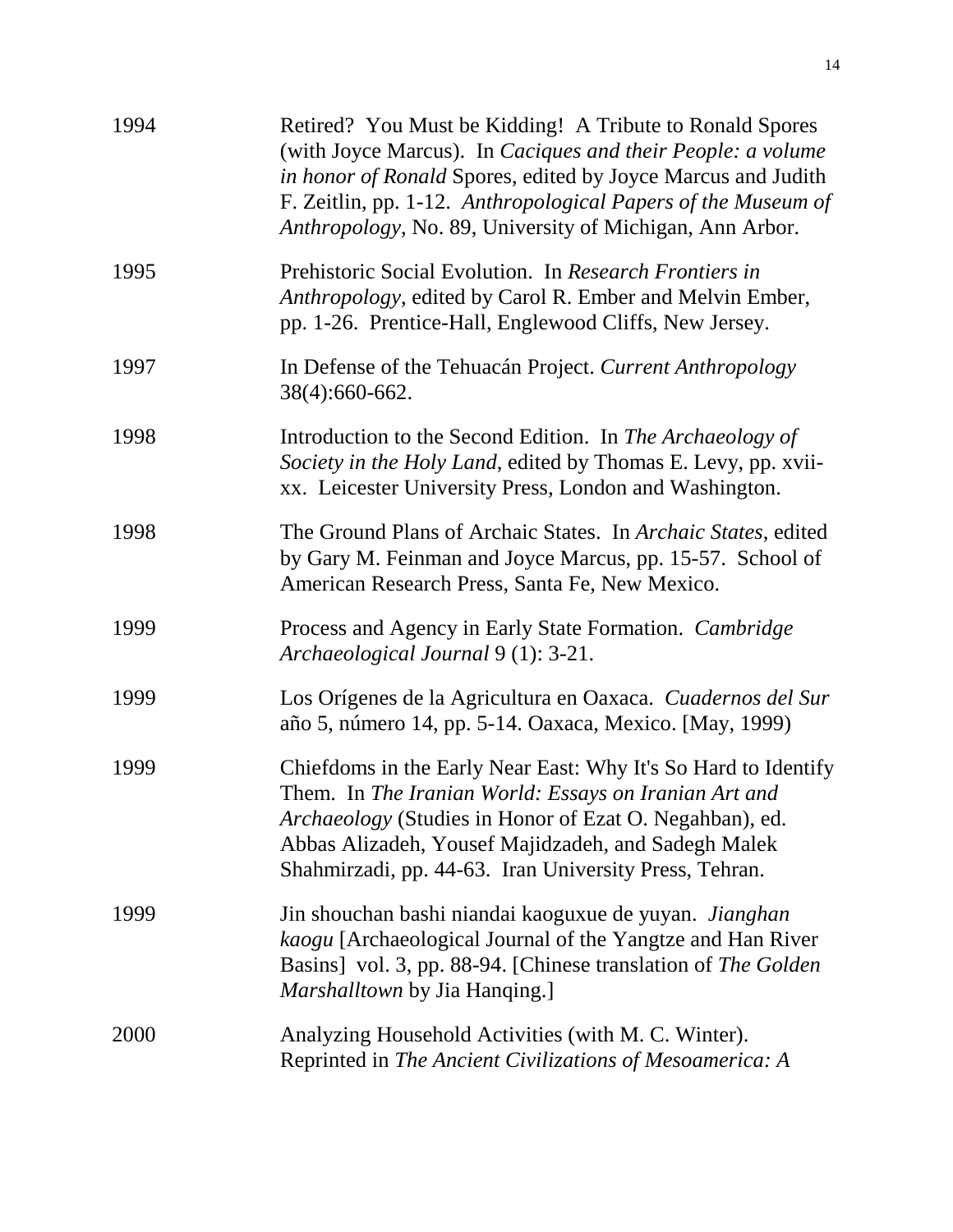|      | Reader, edited by Michael E. Smith and Marilyn A. Masson,<br>pp. 26-38. Oxford, Blackwell.                                                                                                                                                                                                                                                                                                                                                                   |
|------|--------------------------------------------------------------------------------------------------------------------------------------------------------------------------------------------------------------------------------------------------------------------------------------------------------------------------------------------------------------------------------------------------------------------------------------------------------------|
| 2000 | Comment on Mary Stiner, Natalie Munro, and Todd Surovell's<br>"The Tortoise and the Hare." Current Anthropology 41 (1):<br>$64-65.$                                                                                                                                                                                                                                                                                                                          |
| 2000 | Formative Mexican Chiefdoms and the Myth of the "Mother"<br>Culture" (with Joyce Marcus). Journal of Anthropological<br>Archaeology 19: 1-37.                                                                                                                                                                                                                                                                                                                |
| 2000 | Ancient Zapotec Religion and Ritual: An Application of the<br>Direct Historical Approach (abridged edition of 1994 paper,<br>with Joyce Marcus). In Arqueología, historia y antropología:<br>In memoriam <i>José Luis Lorenzo Bautista</i> , edited by Jaime<br>Litvak and Lorena Mirambell, pp. 205-234. Instituto Nacional<br>de Antropología e Historia, Mexico.                                                                                          |
| 2000 | Cultural Evolution in Oaxaca: The Origins of the Zapotec and<br>Mixtec Civilizations (with Joyce Marcus). In The Cambridge<br>History of the Native Peoples of the Americas, Volume II:<br>Mesoamerica, Part 1, edited by Richard E. W. Adams and<br>Murdo J. MacLeod, pp. 358-406. Cambridge University Press,<br>New York.                                                                                                                                 |
| 2001 | The Earliest Archaeological Maize (Zea mays L.) from<br>Highland Mexico: New Accelerator Mass Spectrometry Dates<br>and their Implications. (with Dolores Piperno) Proceedings of<br><i>the National Academy of Sciences 98 (4):2101-2103.</i>                                                                                                                                                                                                               |
| 2001 | Articles on "Gheo-Shih" (p. 299), "Guilá Naquitz" (pp. 322-<br>323), "Salinas la Blanca" (p. 641), "San José Mogote" (with J.<br>Marcus, p. 645), "Huitzo" (with J. Marcus, p. 352), "Dog" (pp.<br>221-222), "Turkeys" (p. 783), "Cueva Blanca" (p. 197), and<br>"Ignacio Bernal" (p. 81). In Archaeology of Ancient Mexico<br>and Central America: An Encyclopedia, edited by Susan Toby<br>Evans and David L. Webster. Garland Publishing, NY &<br>London. |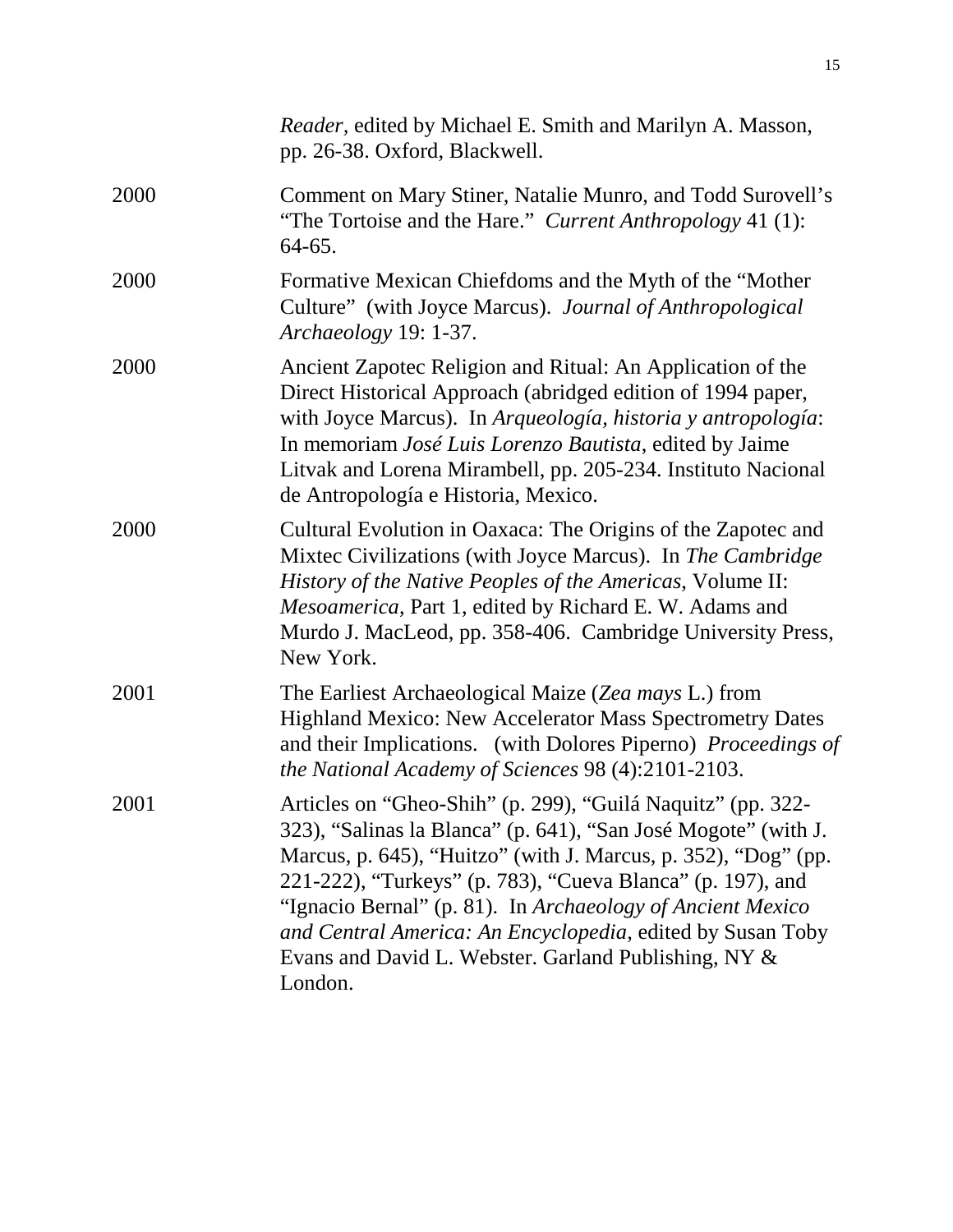| 2001          | Aghaz-e Roasta-neshini: Mogayese-i Beyn-e Sakhtar Memari<br>Roosta-ha-ye Aghazin dar Khavar-e Nazdik va Amrika-ye<br>Markazi. Asar, vols. 31-32, pp. 130-157. [Persian translation]<br>of "The Origins of the Village as a Settlement Type in<br>Mesoamerica and the Near East: A Comparative Study,"<br>translated by Kamyar Abdi.] |
|---------------|--------------------------------------------------------------------------------------------------------------------------------------------------------------------------------------------------------------------------------------------------------------------------------------------------------------------------------------|
| 2001          | Richard Stockton MacNeish 1918-2001. (with Joyce Marcus)<br>Biographical Memoirs of the National Academy of Sciences,<br>Volume 80, pp. 1-27. Washington, D.C., The National<br>Academy Press.                                                                                                                                       |
| 2001          | Bastan-shenasi-ye Edraki (with Joyce Marcus). In Theoretical<br>Archaeology: Collected Essays, edited by Shahram Zare, pp.<br>95-120. Jahad-e Daneshgahi Publications of the Tehran<br>University Press, Tehran. [Persian translation of "Cognitive"<br>Archaeology" by Kamyar Abdi.]                                                |
| 2001          | La clasificación de animales y plantas entre los zapotecos del<br>siglo XVI: un estudio preliminar. (with Joyce Marcus)<br>Cuadernos del Sur, Año 7, número 16, pp. 5-20. Oaxaca,<br>Mexico.                                                                                                                                         |
|               | "There were Giants in those Days": Richard Stockton<br>MacNeish, 1918-2001. Ancient Mesoamerica 12:149-156.                                                                                                                                                                                                                          |
| $_{\rm zero}$ | <b>American Antiquity</b>                                                                                                                                                                                                                                                                                                            |
| 2002          | Turning Points in the Study of Early Domestication. Antiquity<br>76:289-91.                                                                                                                                                                                                                                                          |
|               | Había gigantes en aquellos días. Richard Stockton MacNeish<br>1918-2001. Arqueología 27, pp. 113-127.                                                                                                                                                                                                                                |
| 2002          | "An Introduction to Volume 12 of the Series." (with Joyce<br>Marcus) The Sola Valley and the Monte Albán State: A Study<br>of Zapotec Imperial Expansion, by Andrew K. Balkansky.<br>Memoirs of the Museum of Anthropology University of<br>Michigan, No. 36, pp. xiii-xv. Ann Arbor.                                                |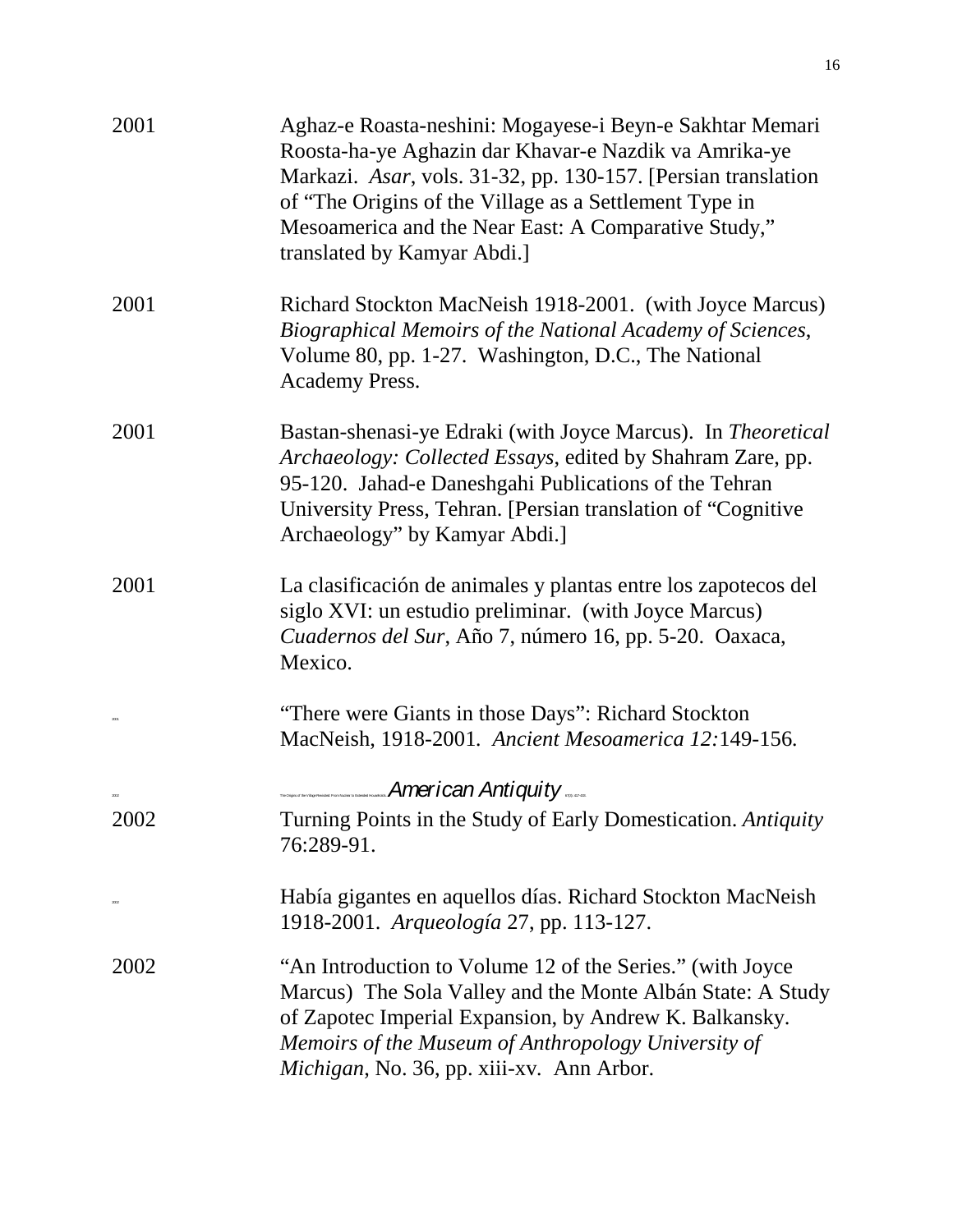| 2003 | New Introduction to the Percheron Press Edition of The Cloud<br>People: Divergent Evolution of the Zapotec and Mixtec<br>Civilizations (with Joyce Marcus), pp. vii-xiv. Werner<br>Publications, Percheron Press, Clinton Corners, NY.                                                                                                                                                                                                                    |
|------|-----------------------------------------------------------------------------------------------------------------------------------------------------------------------------------------------------------------------------------------------------------------------------------------------------------------------------------------------------------------------------------------------------------------------------------------------------------|
|      | with Joyce Marcus). Proceedings of the National<br>Academy of Sciences 100(20):11801-11805.                                                                                                                                                                                                                                                                                                                                                               |
| 2003 | Tatavvor-e Farhangi-ye Tamaddon. Jahad-e Daneshgahi<br>Publications of the Tehran University Press, Tehran. [Persian]<br>translation of "The Cultural Evolution of Civilizations"]                                                                                                                                                                                                                                                                        |
| 2004 | The coevolution of ritual and society <b>Proceedings of the</b><br>National Academy of Sciences                                                                                                                                                                                                                                                                                                                                                           |
| 2005 | Petrographic Evidence Shows that Pottery Exchange between<br>the Olmec and Their Neighbors was Two-Way (James B.<br>Stoltman, Joyce Marcus, Kent V. Flannery, J. H. Burton, and<br>R. G. Moyle). Proceedings of the National Academy of<br>Sciences 102 (32): 11213-11218.                                                                                                                                                                                |
| 2005 | Implications of New Petrographic Analysis for the Olmec<br>"Mother Culture" Model (Kent V. Flannery, A. K. Balkansky,<br>G. M. Feinman, D. C. Grove, Joyce Marcus, E. M. Redmond,<br>R. G. Reynolds, R. J. Sharer, C. S. Spencer, and J. Yaeger).<br>Proceedings of the National Academy of Sciences 102<br>$(32):11219-11223.$                                                                                                                           |
| 2006 | On the Logic of Archaeological Inference: Early Formative<br>Pottery and the Evolution of Mesoamerican Societies (Robert J.<br>Sharer, Andrew K. Balkansky, James H. Burton, Gary M.<br>Feinman, Kent V. Flannery, David C. Grove, Joyce Marcus,<br>Robert G. Moyle, T. Douglas Price, Elsa M. Redmond, Robert<br>G. Reynolds, Prudence M. Rice, Charles S. Spencer, James B.<br>Stoltman, and Jason Yaeger). Latin American Antiquity<br>$17(1):90-103.$ |
| 2006 | On The Resilience of Anthropological Archaeology. Annual<br>Review of Anthropology 35:1-13.                                                                                                                                                                                                                                                                                                                                                               |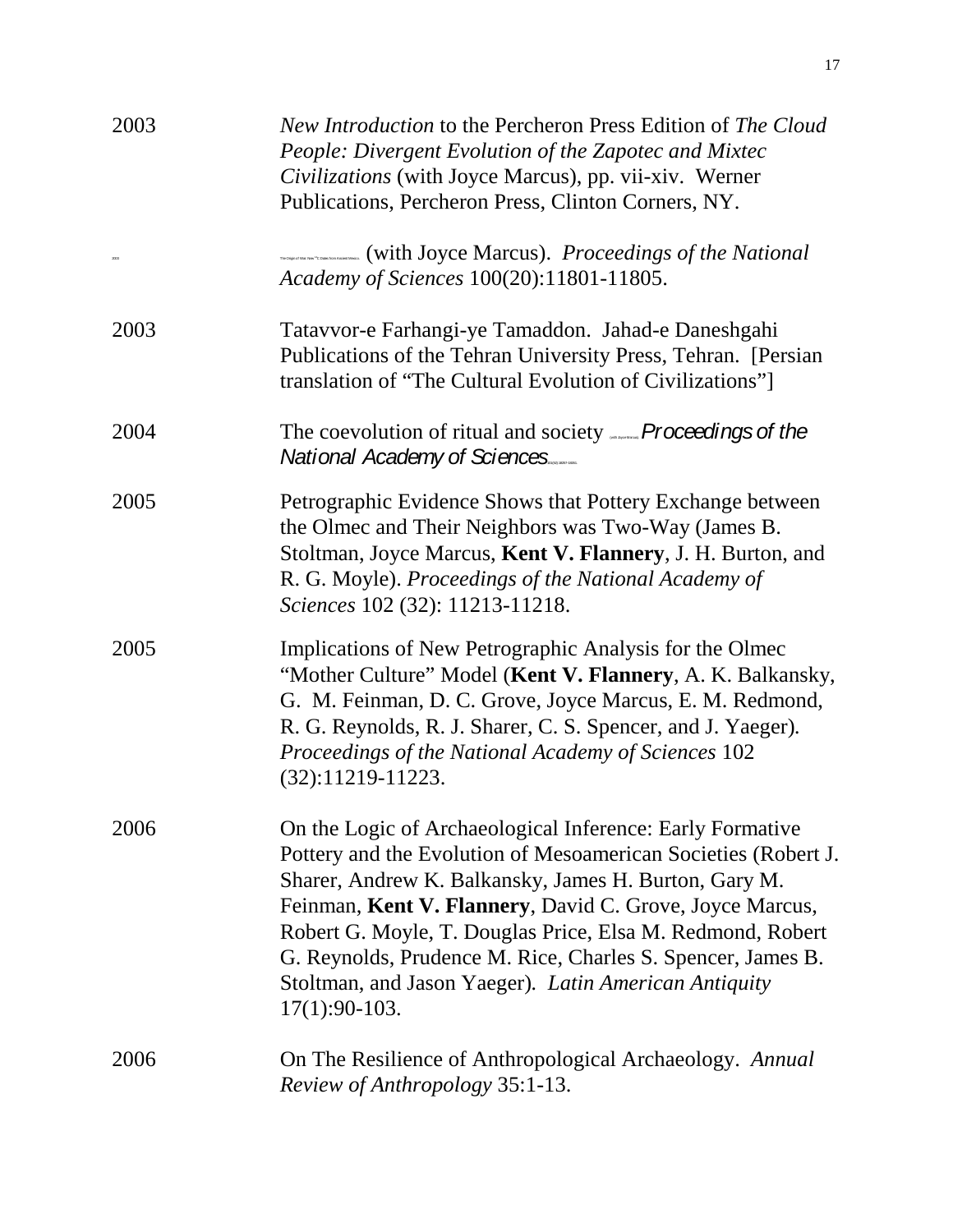| 2007 | Las sociedades jerárquicas oaxaqueñas y el intercambio con los<br>olmecas (with Joyce Marcus). Arqueología Mexicana,<br>Volumen XV, Número 87, pp. 71-76. (Septiembre-Octubre)                                                                                                                           |
|------|----------------------------------------------------------------------------------------------------------------------------------------------------------------------------------------------------------------------------------------------------------------------------------------------------------|
| 2007 | Precolumbian use of chili peppers in the Valley of Oaxaca,<br>Mexico (with Linda Perry). Proceedings of the National<br>Academy of Sciences 104:11905-11909.                                                                                                                                             |
| 2007 | Preface to Volume 14 in the Oaxaca series (co-authored with<br>Joyce Marcus). In Excavations at Cerro Tilcajete: A Monte<br>Albán II Administrative Center in the Valley of Oaxaca, by<br>Christina M. Elson, pp. ii-vii. Memoir 42 of the Museum of<br>Anthropology, University of Michigan, Ann Arbor. |
| 2008 | Translation into Persian of "The Golden Marshalltown," with a<br>new preface for my Iranian archaeology colleagues.<br>Bastanpazhuhi: The Persian Journal of Iranian Studies<br>(Archaeology), vol. 2, no. 4, pp. 38-48. Tehran, Iran.<br>[translation by Kourosh Roustaei]                              |
| 2008 | El Marshalltown de oro: Una parábola para la arqueología de la<br>década de 1980. In Clásicos de Teoría Arqueológica<br>Contemporánea, edited by Victoria D. Horwitz and Luis A.<br>Orquera, pp. 61-78. Buenos Aires: Sociedad Argentina de<br>Antropología.                                             |
| 2008 | Animal Remains from Archaeological Sites in the Ayacucho<br>Basin Above 3000 m Elevation. In The South American<br>Camelids, by Duccio Bonavia, pp. 607-609. Cotsen Institute of<br>Archaeology, UCLA, Los Angeles.                                                                                      |
| 2009 | [Korean translation of] "The Golden Marshalltown". In<br>Archaeology: Korean Archaeology from Western Perspectives<br>[in Korean], edited by Sarah M. Nelson, pp. 187-244. Buyeo:<br>The Korean National University of Cultural Heritage.                                                                |
| 2009 | Foreword to the Updated Edition (2009). In Guilá Naquitz:<br>Archaic Foraging and Early Agriculture in Oaxaca, Mexico,                                                                                                                                                                                   |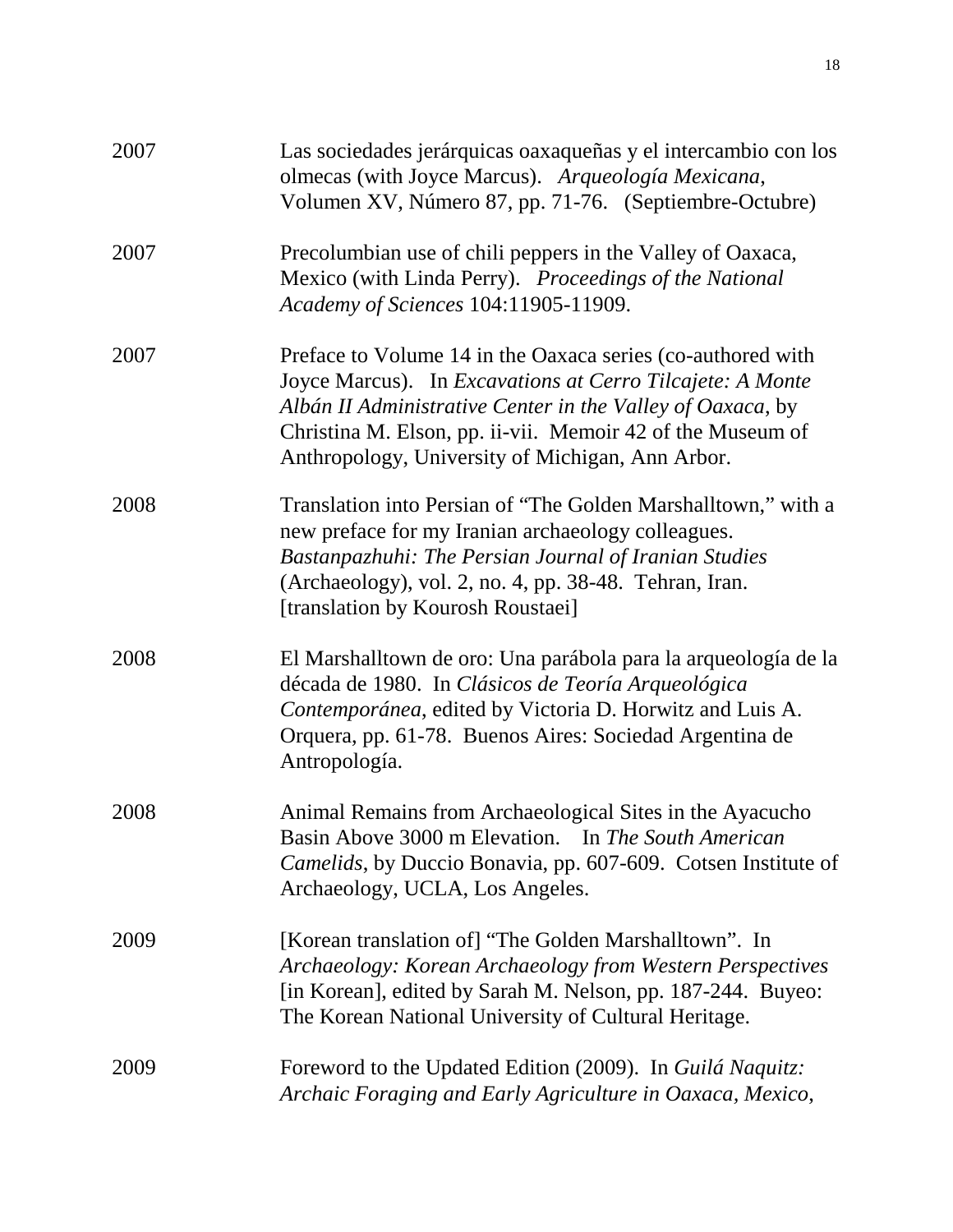|      | Updated edition, edited by Kent V. Flannery, pp. xix-xxii.<br>Left Coast Press, Walnut Creek, California.                                                                                                                                                                         |
|------|-----------------------------------------------------------------------------------------------------------------------------------------------------------------------------------------------------------------------------------------------------------------------------------|
| 2010 | En Búsqueda de la Mentalidad Andina: Aventuras en el Perú<br>con Ramiro Matos (with Joyce Marcus). In Arqueología y<br><i>Vida</i> , No. 3, pp. 9-22. Museo de Arqueología, Antropología e<br>Historia, Facultad de Ciencias Sociales, Universidad Nacional<br>de Trujillo, Peru. |
| 2011 | A New World Perspective on the "Death" of Archaeological<br>Theory (with Joyce Marcus). In The Death of Archaeological<br><i>Theory?</i> , edited by John Bintliff and Mark Pearce, pp. 23-30.<br>Oxbow Books, Oxford, England.                                                   |
| 2012 | The Creation of Inequality: How our Prehistoric Ancestors Set the<br>Stage for Monarchy, Slavery, and Empire (with Joyce Marcus).<br><i>The Montréal Review</i> , June 2012.                                                                                                      |
| 2012 | Who are These Guys Really? The Myth of Class (with Joyce<br>Marcus). New York Moves!, Winter 2012, pp. 020-021.                                                                                                                                                                   |

# *3. Book Reviews*

| 1964 | Review of Mourant, A.E., and Zeuner, F.E., 1963, Man and<br>Cattle: Proceedings of a Symposium on Domestication.<br>American Anthropologist 66: 944-947.                      |
|------|-------------------------------------------------------------------------------------------------------------------------------------------------------------------------------|
| 1965 | Review of Olsen, Stanley J., 1964, Mammal Remains from<br>Archaeological Sites: Part 1, Southeastern and Southwestern<br>United States. American Anthropologist 67:1066-1067. |
| 1965 | Review of Butzer, Karl W., 1965, <i>Environment and</i><br>Archeology: An Introduction to Pleistocene Geography.<br>American Journal of Archaeology 69: 372-373.              |
| 1965 | Review of West, Robert C. (editor), 1964, Handbook of Middle<br>American Indians, Vol. 1: Natural Environment and Early<br>Cultures. American Anthropologist 67: 1333-1336.   |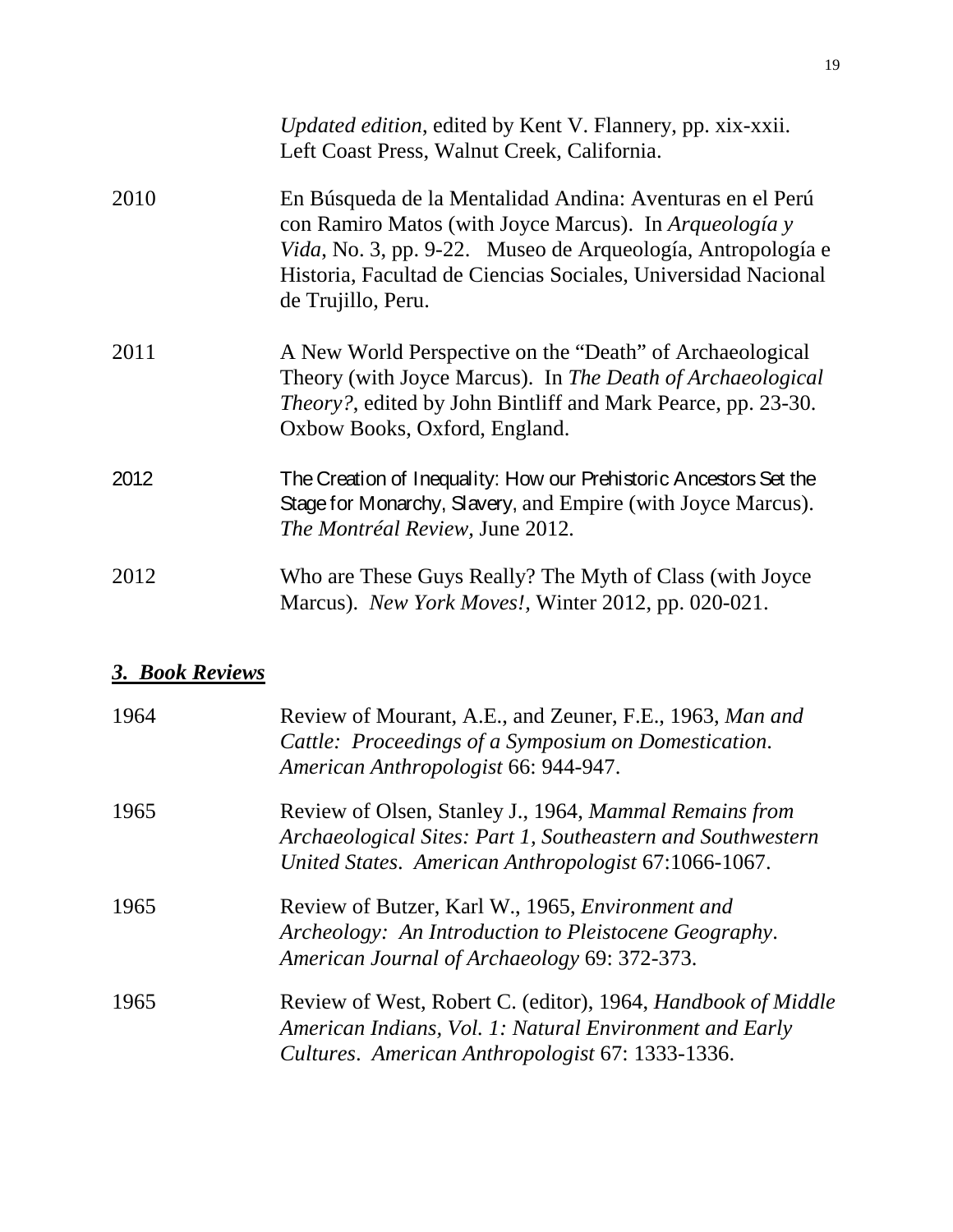| 1966 | Review of Leeds, Anthony, and Vayda, Andrew P., 1965, Man,<br>Culture, and Animals: The Role of Animals in Human<br>Ecological Adjustments. American Anthropologist 68: 1259-<br>1262.                              |
|------|---------------------------------------------------------------------------------------------------------------------------------------------------------------------------------------------------------------------|
| 1967 | Review of Paddock, John (editor), 1966, Ancient Oaxaca:<br>Discoveries in Mexican Archeology and History. American<br>Journal of Archaeology, Vol. 71, pp. 427-429.                                                 |
| 1969 | Review of Caso, Alfonso, Bernal, Ignacio, and Acosta, Jorge<br>R., 1967, La Cerámica de Monte Albán. American Journal of<br>Archaeology, Vol. 73, pp. 104-107.                                                      |
| 1977 | Review of Wolf, Eric R. (editor), 1976, The Valley of Mexico:<br>Studies in Pre-hispanic Ecology and Society. Science, Vol.<br>196 pp. 759-761.                                                                     |
| 1977 | Review of Hammond, Norman (editor), 1974, Mesoamerican<br>Archaeology: New Approaches. American Antiquity 42<br>$(4): 659-661.$                                                                                     |
| 1978 | Review of Suzuki, H. and Takai, F. (editors), The Paleolithic<br>Site at Douara Cave in Syria; Parts I (1973) and II (1974).<br>Bulletin of the American Schools of Oriental Research, no.<br>230, pp. 78-79.       |
| 1982 | Review of Coe, Michael D. and Richard A. Diehl (1980) In The<br>Land of the Olmec, Vols.1 and 2. American Anthropologist 84<br>$(2):442-447.$                                                                       |
| 1996 | Review of Hours, Francis, O. Aurenche, J. Cauvin, M-C<br>Cauvin, L. Copeland, and P. Sanlaville, 1994, Atlas des Sites<br>du Proche Orient (14000-5700 BP). American Journal of<br>Archaeology 100, Vol. 3, p. 634. |

### *4. Series Editor*

(Vols. 1-4, alone; Vols. 5-9, co-editor with Richard E. Blanton; Vol. 10- , co-ed. Joyce Marcus)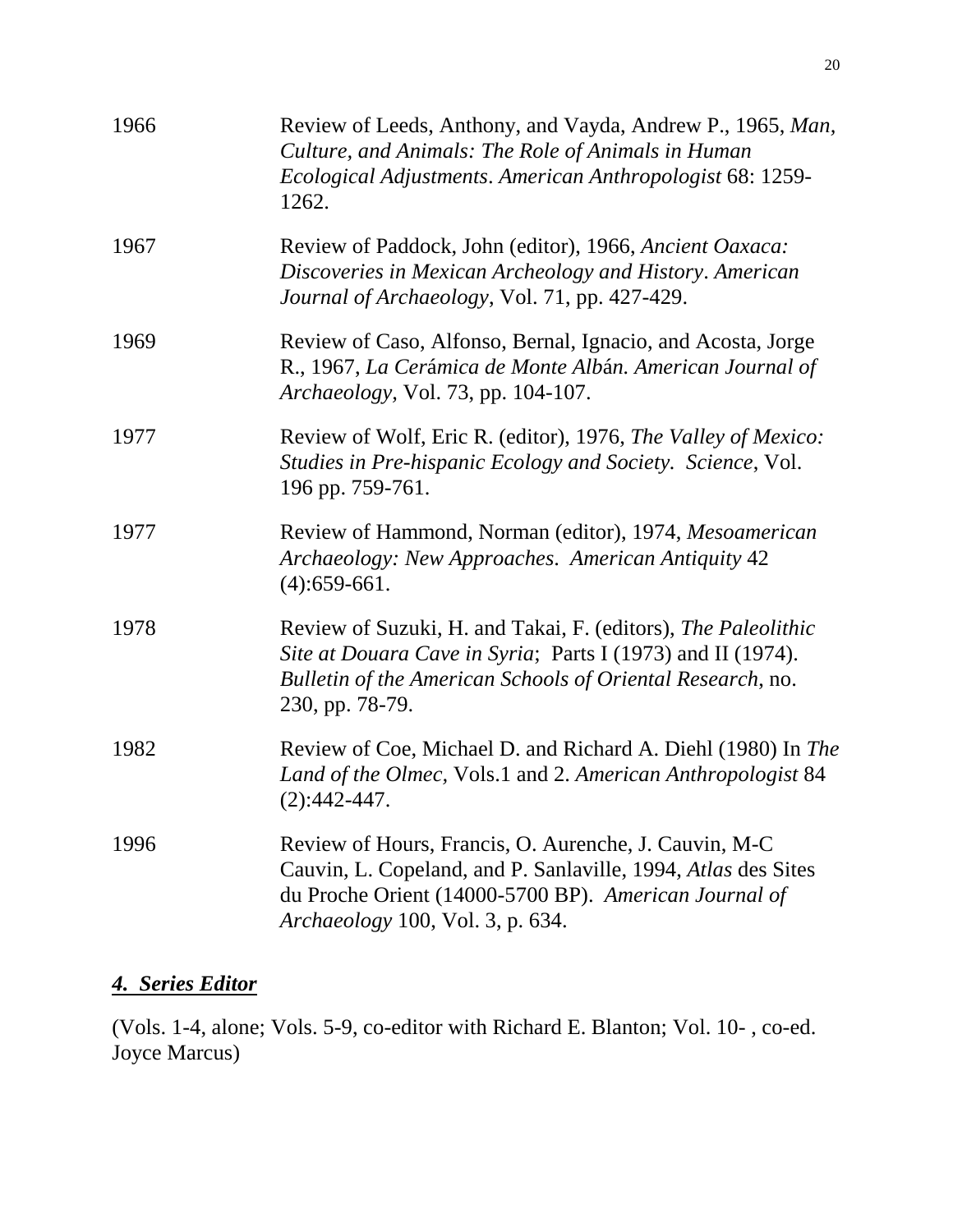"Prehistory and Human Ecology of the Valley of Oaxaca." *Memoirs*, Museum of Anthropology

| Vol. 1   | (1973) The Use of Land and Water Resources in the Past and<br>Present Valley of Oaxaca, Mexico, by Anne V. T. Kirkby. 174<br>pp.                                                  |
|----------|-----------------------------------------------------------------------------------------------------------------------------------------------------------------------------------|
| Vol. 2   | (1973) Sociopolitical Aspects of Canal Irrigation in the Valley<br>of Oaxaca, by Susan H. Lees. 141 pp.                                                                           |
| Vol.3    | (1975) Formative Mesoamerican Exchange Networks with<br>Special Reference to the Valley of Oaxaca, by Jane W. Pires-<br>Ferreira. 111 pp.                                         |
| Vol.4    | (1976) Fábrica San José and Middle Formative Society in the<br>Valley of Oaxaca, by Robert D. Drennan. 292 pp.                                                                    |
| Vol. $5$ | (1978) Part 1: The Vegetational History of the Oaxaca Valley,<br>by C. Earle Smith, Jr. Part 2: Zapotec Plant Knowledge, by<br>Ellen Messer. 170 pp.                              |
| Vol. 6   | (1981) Excavations at Santo Domingo Tomaltepec: Evolution<br>of a Formative Community in the Valley of Oaxaca, Mexico, by<br>Michael E. Whalen. 225 pp.                           |
| Vol. 7   | (1982) Monte Albán's Hinterland, Part 1, by Richard E.<br>Blanton, Stephen A. Kowalewski, Gary Feinman, and Jill<br>Appel. 506 pp.                                                |
| Vol. 8   | (1987) Chipped Stone Tools in Formative Oaxaca, Mexico:<br><i>Their Procurement, Production, and Use, by William J. Parry.</i><br>178 pp.                                         |
| Vol.9    | (1989) Agricultural Intensification and Prehistoric Health in<br><i>the Valley of Oaxaca, Mexico, by Denise C. Hodges.</i> 132 pp.                                                |
| Vol. 10  | (1994) Early Formative Pottery of the Valley of Oaxaca,<br><i>Mexico</i> , by Kent V. Flannery and Joyce Marcus (with technical<br>ceramic analysis by William O. Payne.) 410 pp. |